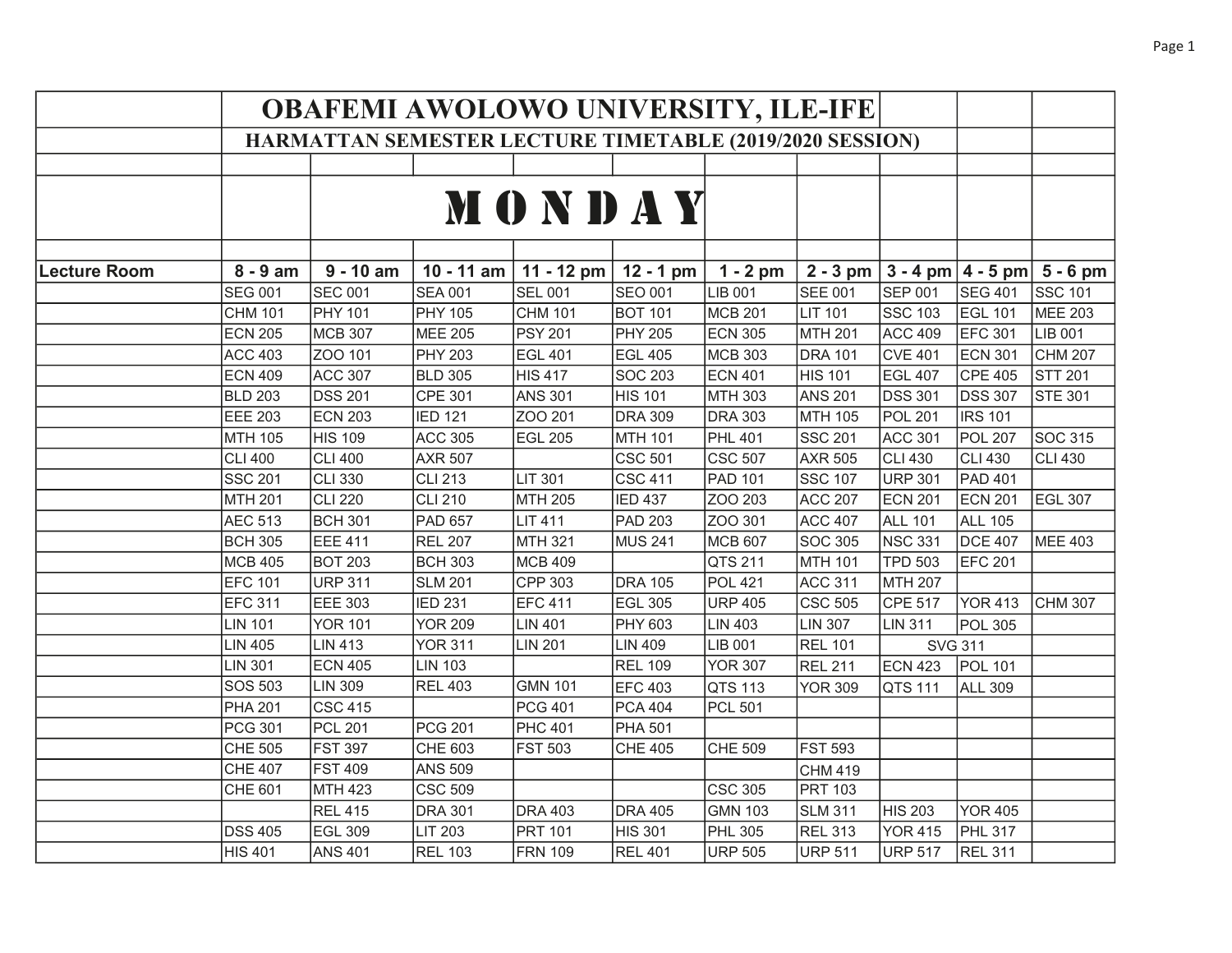|                     |                |                |                | MONDAY         |                |                |                |                |                        |                |
|---------------------|----------------|----------------|----------------|----------------|----------------|----------------|----------------|----------------|------------------------|----------------|
|                     |                |                |                |                |                |                |                |                |                        |                |
|                     |                |                |                |                |                |                |                |                |                        |                |
| <b>Lecture Room</b> | $8 - 9$ am     | $9 - 10$ am    | $10 - 11$ am   | 11 - 12 pm     | $12 - 1$ pm    | $1 - 2$ pm     | $2 - 3$ pm     |                | $3 - 4$ pm $ 4 - 5$ pm | $5 - 6$ pm     |
|                     | <b>DRA 207</b> | <b>REL 209</b> | <b>FGL 201</b> | <b>YOR 103</b> | <b>REL 205</b> | GPY 615        | QTS 601        | <b>YOR 207</b> | <b>FNC 301</b>         |                |
|                     | <b>PHL 313</b> | <b>EFC 205</b> | <b>DCE 405</b> | <b>YOR 105</b> | <b>IED 351</b> | <b>IED 123</b> | <b>MUS 327</b> | <b>IED 455</b> | <b>IED 403</b>         |                |
|                     | <b>PHL 437</b> | <b>SEC 401</b> | <b>POL 409</b> | <b>IED 227</b> | <b>GPY 409</b> | <b>REL 201</b> | <b>ESM 515</b> | YOR 303        | <b>LIT 407</b>         | <b>IED 251</b> |
|                     | <b>IED 253</b> | <b>IED 353</b> | <b>DCE 203</b> | <b>DRA 201</b> | <b>ICH 411</b> | <b>EFC 211</b> | GPY 201        | <b>EFC 307</b> | <b>SOC 407</b>         | SOC 413        |
|                     | <b>ECN 101</b> | <b>PSY 101</b> | QTS 513        | <b>ESM 205</b> | <b>POL 419</b> | <b>BLD 407</b> | <b>FRN</b> 105 | <b>POL 315</b> | <b>POL 301</b>         | <b>ECN 413</b> |
|                     | ECN 421        | <b>POL 407</b> | <b>POL 307</b> | <b>POL 307</b> | <b>POL 313</b> | <b>MUS 111</b> |                | <b>ECN 321</b> | <b>GPY 415</b>         | <b>ECN 415</b> |
|                     | PSY 413        | <b>DET 601</b> | EAP 631        | GPY 607        | <b>PAD 615</b> | QTS 423        | <b>EFC 401</b> | <b>EFC 415</b> | <b>AXR 615</b>         |                |
|                     |                |                |                |                |                |                |                |                |                        |                |
|                     |                |                |                |                |                |                |                |                |                        |                |
|                     |                |                |                |                |                |                |                |                |                        |                |
|                     |                |                |                |                |                |                |                |                |                        |                |
|                     | <b>PUL 101</b> |                |                |                |                |                |                |                |                        |                |
|                     |                |                |                |                |                |                |                |                |                        |                |
|                     |                |                |                |                | <b>PUL 403</b> |                |                |                |                        |                |
|                     |                | <b>BUL 503</b> |                | <b>BUL 503</b> |                |                |                |                |                        |                |
|                     | <b>JPL 201</b> |                |                |                |                |                |                |                |                        |                |
|                     | <b>JPL 401</b> |                | <b>JPL 501</b> |                | <b>BUL 501</b> | <b>JPL 305</b> | <b>BUL 303</b> | <b>PUL 201</b> |                        |                |
|                     | PAD<br>646/631 | <b>ETR 207</b> | <b>CHE 517</b> | <b>ETR 201</b> | <b>ETR 203</b> | <b>ETR 205</b> | PAD 303        | PAD 627        |                        |                |
|                     | SOC 301        | <b>YOR 201</b> | GPY 407        | FGL 401        | <b>REL 305</b> | <b>DSS 401</b> | <b>ECN 417</b> |                | <b>SEC 633</b>         |                |
|                     | <b>ACC 675</b> | <b>PAD 653</b> | <b>PAD 683</b> | PAD 631        | <b>ACC 673</b> | <b>MBA 631</b> | <b>IRS 617</b> |                |                        |                |
|                     | <b>DRA 413</b> | <b>MUS 223</b> | <b>MUS 441</b> |                |                |                |                |                |                        |                |
|                     | <b>MUS 151</b> | <b>YOR 409</b> | <b>MUS 101</b> |                |                |                |                |                |                        |                |
|                     | GLY 421        | <b>AGP 301</b> | <b>AGP 403</b> | AGP 303        | AGP 432        | <b>GLY 307</b> | <b>GLY 405</b> |                |                        |                |
|                     | <b>GLY 201</b> | <b>FST 401</b> | <b>GLY 301</b> | <b>GLY 417</b> |                | <b>GLY 413</b> |                |                |                        |                |
|                     | GPY 403        | <b>DET 691</b> | <b>DET 685</b> |                |                |                |                |                |                        |                |
|                     | <b>AGP 405</b> | <b>AGP 401</b> |                | <b>SEC 621</b> |                |                |                |                |                        |                |
|                     | <b>ICH 201</b> | <b>PHY 303</b> | <b>STT 403</b> | <b>CHM 303</b> | MTH 403        | <b>CHM 401</b> | EEE 301        | CHM 423        |                        |                |
|                     | <b>PHY 201</b> | <b>PHY 401</b> | <b>MTH 407</b> | EPH 403        | MTH 311        | <b>PAD 405</b> | EEE409         | EEE 519        | <b>EEE 513</b>         |                |
|                     | <b>PHY 431</b> | <b>EPH 201</b> | <b>PHY 421</b> | <b>PHY 301</b> | <b>EEE 401</b> | <b>EEE 313</b> | <b>SVG 507</b> | <b>IRS 413</b> |                        |                |
|                     | <b>PHY 305</b> | <b>PHY 601</b> | PHY 621        | EPH 671        | <b>PHY 405</b> | <b>EPH 613</b> | <b>IED 433</b> | GYP 601        |                        |                |
|                     | EEE 515        | <b>SVG 501</b> | PHY 309        | <b>PHY 409</b> | <b>PHY 602</b> | <b>PHY 437</b> | <b>STT 405</b> | PAD 679        |                        |                |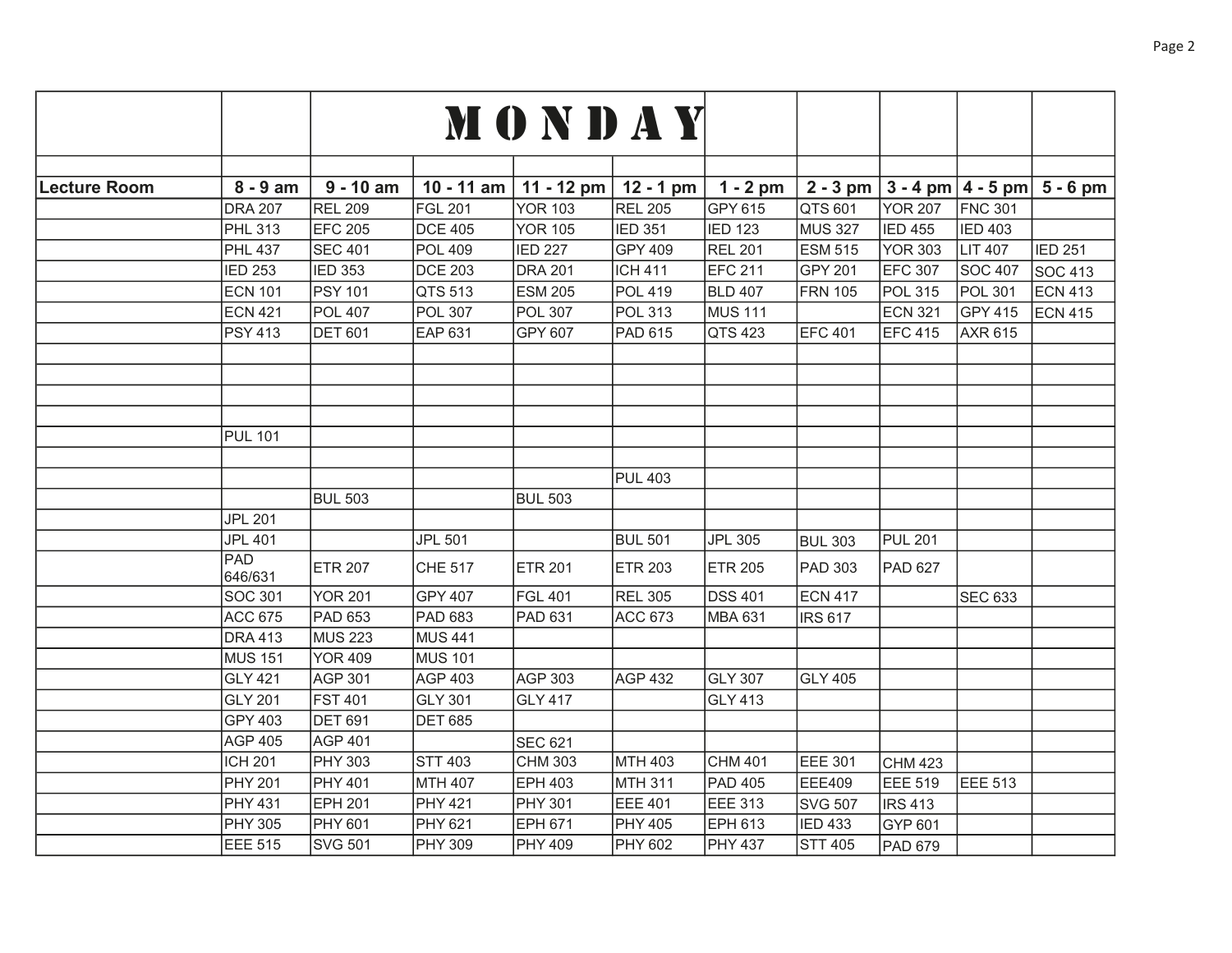|                     |                |                |                | MONDAY         |                |                |                |                |                |                                              |
|---------------------|----------------|----------------|----------------|----------------|----------------|----------------|----------------|----------------|----------------|----------------------------------------------|
|                     |                |                |                |                |                |                |                |                |                |                                              |
| <b>Lecture Room</b> | $8 - 9$ am     | $9 - 10$ am    | $10 - 11$ am   | 11 - 12 pm     | $12 - 1$ pm    | $1 - 2$ pm     |                |                |                | 2 - 3 pm $ 3 - 4$ pm $ 4 - 5$ pm $ 5 - 6$ pm |
|                     | <b>URP 403</b> | <b>FRN 113</b> | <b>STT 307</b> | <b>URP 607</b> | <b>YOR 403</b> | <b>ALL 403</b> | <b>PHL 419</b> | SVG 511        |                |                                              |
|                     | <b>MSE 503</b> | <b>PSY 311</b> | <b>PSY 311</b> | <b>STT 309</b> | <b>SVG 209</b> | <b>DRA 411</b> | <b>DRA 103</b> | <b>HIS 307</b> |                |                                              |
|                     |                | QTS 111        | <b>MSE 309</b> | <b>DCE 403</b> | <b>SVG 411</b> | <b>SVG 407</b> | <b>EFC 313</b> | <b>HIS 409</b> |                |                                              |
|                     | <b>MTH 401</b> | <b>HIS 305</b> | <b>IRS 601</b> | <b>FRN 111</b> | <b>FRN 203</b> | <b>ALL 203</b> | <b>BLD 505</b> | <b>ALL 311</b> |                |                                              |
|                     | <b>BLD 421</b> | <b>STT 301</b> | <b>PAS 647</b> | <b>ALL 103</b> | <b>FNC 421</b> | <b>ALL 305</b> | QTS 421        | <b>IED 231</b> |                |                                              |
|                     | <b>STT 303</b> | <b>STT 415</b> | <b>SEC 627</b> | <b>STT 401</b> | <b>PSY 411</b> | MTH 409        | <b>URP 501</b> | <b>FRN</b> 105 |                |                                              |
|                     | <b>CHE 201</b> | MTH 211        | <b>CHM 407</b> | <b>IRS 409</b> | <b>SVG 505</b> | LIT 305        | <b>GMN 401</b> | <b>REL 309</b> | <b>ALL 209</b> | <b>ALL 213</b>                               |
|                     | <b>CSC 311</b> | <b>SVG 401</b> | <b>SVG 403</b> | <b>BLD 501</b> | <b>ALL 201</b> | <b>REL 405</b> | <b>REL 411</b> | SVG 301        | <b>ALL 107</b> |                                              |
|                     | AXR 609        | EEE 507        | <b>DSS 303</b> | <b>SVG 503</b> | <b>GLY 415</b> | <b>FRN 401</b> | EEE 501        | QTS 511        |                |                                              |
|                     | <b>MEE 405</b> | MEE 405        | <b>MEE 309</b> | EEE 403        | <b>CVE 505</b> | <b>MEE 307</b> |                | SEC 601        |                |                                              |
|                     | <b>CVE 303</b> | <b>CVE 411</b> | <b>CVE 509</b> | MEE 503        | <b>ALL 419</b> | <b>SVG 303</b> | <b>ACC 401</b> |                | <b>CVE 305</b> | <b>CVE 305</b>                               |
|                     | <b>MSE 301</b> | MSE 303        | MSE 511        | <b>MSE 407</b> |                |                | <b>MSE 517</b> | <b>MSE 405</b> |                |                                              |
|                     | <b>MSE 601</b> | <b>MSE 607</b> | MSE 604        | <b>MSE 311</b> | <b>MSE 605</b> | <b>MSE 401</b> |                |                |                |                                              |
|                     | <b>AGE 407</b> | AGE 505        | MTH 307        | <b>AGE 503</b> | <b>ANS 507</b> | <b>AGE 307</b> | <b>FNC 403</b> |                |                |                                              |
|                     | <b>ALL 411</b> |                | CPP 501        | <b>AXR 501</b> | <b>CPE 303</b> |                | <b>ANS 521</b> | <b>ANS 515</b> |                |                                              |
|                     | <b>CSC 407</b> | <b>ESM 513</b> | QTS 417        | CSC 317        | <b>AXR 503</b> | <b>ESM 309</b> | <b>DSS 413</b> | QTS 605        | <b>REL 217</b> |                                              |
|                     | <b>SLM 301</b> | QTS 311        | <b>HIS 303</b> | CSC 513        | <b>AGE 553</b> | <b>ESM 209</b> | <b>ANS 601</b> | <b>DSS 301</b> |                |                                              |
|                     |                | <b>ESM 301</b> | CPP 301        | QTS 517        | <b>AEC 301</b> | <b>LIN 205</b> | <b>ESM 407</b> | CPP 501        | <b>ANS 505</b> |                                              |
|                     | AXR 605        | <b>FNC 409</b> | <b>FST 501</b> | <b>FNC 311</b> | <b>URP 627</b> | <b>DET 667</b> | <b>AEC 507</b> |                |                |                                              |
|                     | <b>FST 303</b> | <b>FST 519</b> | <b>FNC 437</b> | <b>FST 403</b> | <b>FNC 315</b> |                |                |                |                |                                              |
|                     | <b>ANS 519</b> | <b>SLM 505</b> | <b>AEC 501</b> | <b>SLM 511</b> | <b>ANS 611</b> | <b>ANS 503</b> | <b>SLM 503</b> | <b>ANS 515</b> |                |                                              |
|                     |                | <b>ANS 605</b> | <b>ANS 603</b> | CPP 503        | <b>AXR 201</b> |                |                |                |                |                                              |
|                     | <b>MCB 601</b> |                | ZOO 301        |                | ZOO 301        | ZOO 301        | MCB 601        | ZOO 407        |                |                                              |
|                     | ZOO 403        | ZOO 205        |                | ZOO 401        | ZOO 413        | ZOO 405        | ZOO 303        | ZOO 303        | ZOO 303        | ZOO 307                                      |
|                     | <b>BOT 417</b> | <b>BOT 413</b> |                |                |                |                |                |                |                |                                              |
|                     | <b>BOT 103</b> | <b>BOT 303</b> | <b>BOT 415</b> |                |                |                |                |                |                |                                              |
|                     |                | ZOO 421        | ZOO 425        |                | ZOO 409        | ZOO 417        | ZOO 415        | ZOO 415        | ZOO 415        |                                              |
|                     | <b>BCH 203</b> | <b>BCH 409</b> | <b>BCH 407</b> | <b>BCH 403</b> | <b>BCH 405</b> |                |                |                |                |                                              |
|                     | <b>LGS 311</b> | <b>LGS 203</b> |                | LGS 413        |                | <b>LGS 409</b> | <b>LGS 403</b> |                |                |                                              |
|                     | <b>LGS 407</b> | <b>LGS 301</b> | <b>LGS 205</b> | LGS 303        | <b>LGS 401</b> |                |                |                |                |                                              |
|                     | <b>LGS 101</b> | <b>LGS 411</b> | <b>LGS 405</b> | LGS 201        | <b>LGS 309</b> |                |                |                |                |                                              |
|                     | <b>URP 201</b> | <b>URP 101</b> | <b>URP 305</b> | <b>URP 307</b> | <b>URP 203</b> | <b>URP 401</b> | URP 603        |                |                |                                              |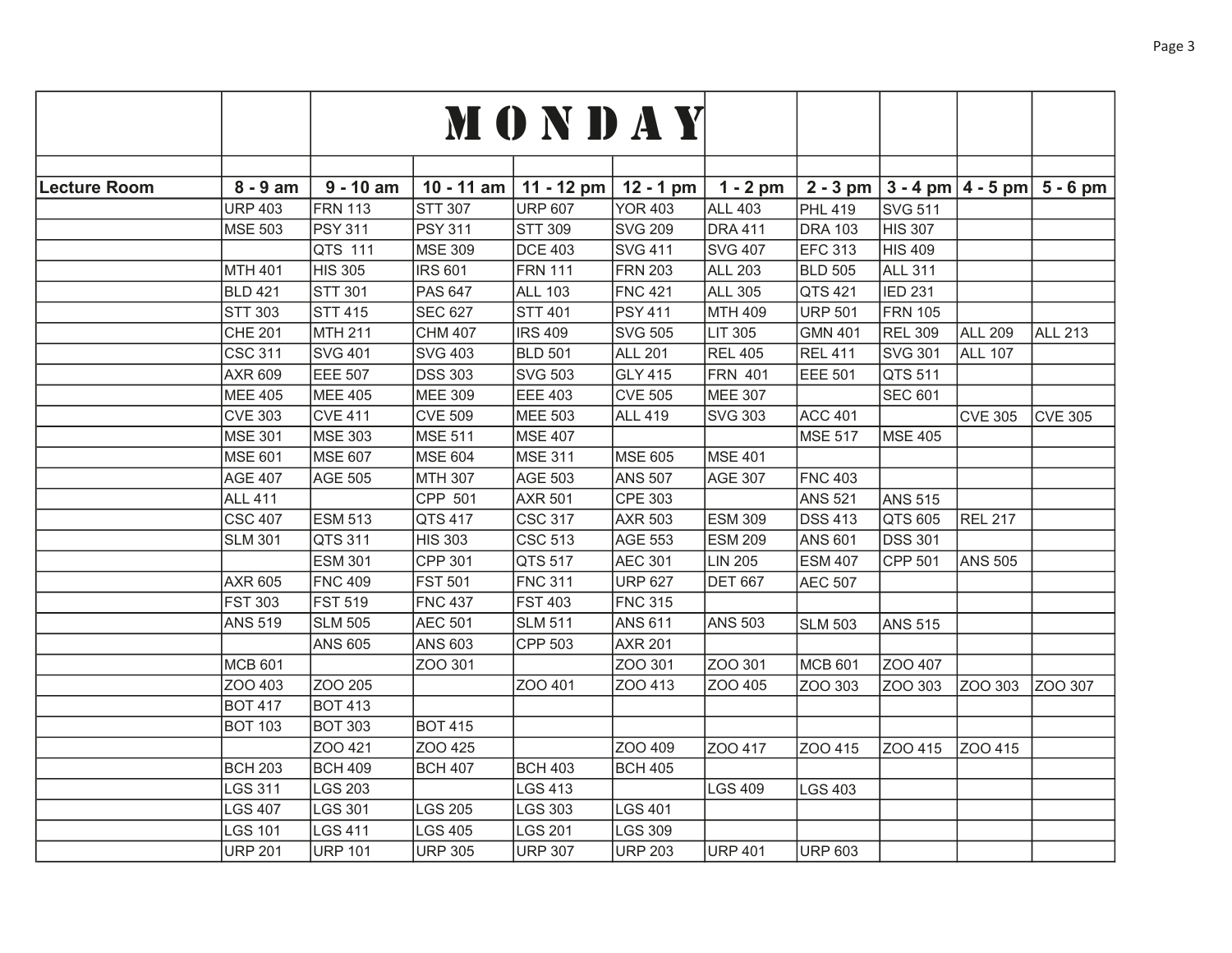|                     |                |                    |                | <b>OBAFEMI AWOLOWO UNIVERSITY, ILE-IFE</b> |                                                          |                    |                |                |                |                |  |
|---------------------|----------------|--------------------|----------------|--------------------------------------------|----------------------------------------------------------|--------------------|----------------|----------------|----------------|----------------|--|
|                     |                |                    |                |                                            | HARMATTAN SEMESTER LECTURE TIMETABLE (2019/2020 SESSION) |                    |                |                |                |                |  |
|                     |                |                    |                | TUESDAY                                    |                                                          |                    |                |                |                |                |  |
| <b>Lecture Room</b> | $8 - 9$ am     |                    |                | $9 - 10$ am $ 10 - 11$ am $ 11 - 12$ pm    | $12 - 1$ pm                                              | $1 - 2$ pm         | $2 - 3$ pm     | $3 - 4$ pm     | $4 - 5$ pm     | $5 - 6$ pm     |  |
|                     |                | <b>CSC 221</b>     |                | <b>SSC 111</b>                             | <b>PHL 101</b>                                           | LIB 001            | <b>SEM 001</b> | SEO 001        | SEO 003        | ACC 313        |  |
|                     |                | <b>CHM 101</b>     | MTH 201        | <b>BOT 101</b>                             | <b>MCB 201</b>                                           | SSC 103            | <b>MTH 101</b> | MTH 105        | <b>ACC 101</b> | <b>SOC 201</b> |  |
|                     |                | EGL 409/LIT<br>419 | CPP 201        | CHM 301                                    | <b>POL 209</b>                                           | CHM 305            | <b>MTH 201</b> | <b>EGL 305</b> | <b>CSC 101</b> | <b>CSC 101</b> |  |
|                     | <b>SER 001</b> | <b>EGL 201</b>     | <b>BCH 303</b> | MTH 105                                    | ZOO 101                                                  | CHE 305            | <b>DSS 201</b> | <b>ACC 103</b> | <b>ARC 103</b> | <b>CHM 307</b> |  |
|                     |                | <b>IRS 101</b>     | <b>POL 207</b> | LIB 001                                    | <b>CPE 405</b>                                           | CSC 101            | <b>ECN 203</b> | <b>DRA 201</b> | EEE 203        | <b>IRS 415</b> |  |
|                     |                | <b>ECN 201</b>     | QTS 507        | CSC 401                                    | <b>MSE 305</b>                                           | <b>URP 103</b>     | LIB 001        | <b>ANS 621</b> | EEE 201        | EGL 303        |  |
|                     |                | <b>CHM 203</b>     | <b>PHY 431</b> | ECN 313                                    | <b>ACC 205</b>                                           | <b>REL 407</b>     | <b>EFC 405</b> | <b>SSC 101</b> | <b>ECN 409</b> | EGL 103        |  |
|                     |                | <b>ECN 305</b>     | <b>DRA 107</b> | <b>ESM 209</b>                             | <b>EGL 203</b>                                           | <b>LIT 401</b>     | <b>EFC 303</b> | <b>BLD 303</b> | EEE 305        | EEE 403        |  |
|                     | <b>CLI 400</b> | <b>CLI 400</b>     | <b>DCE 207</b> | <b>PHL 303</b>                             | <b>LIT 413</b>                                           | GPY 601            | <b>GPY 405</b> | <b>CLI 430</b> | CLI 430        | CLI 430        |  |
|                     | <b>CLI 310</b> | CLI 310            | CLI 310        | CLI 320                                    | <b>CLI 320</b>                                           | CLI 320            | <b>AEC 201</b> | <b>HIS 207</b> | SOS 501        |                |  |
|                     | <b>CLI 220</b> | CLI 220            | <b>CLI 210</b> | CLI 230                                    | <b>CLI 230</b>                                           | SSC 201            | <b>POL 203</b> | <b>STE 301</b> | <b>CSC 201</b> | <b>CSC 201</b> |  |
|                     |                | <b>IRS 317</b>     | <b>PHL 407</b> | ZOO 307                                    | <b>DRA 305</b>                                           | CSC <sub>305</sub> | <b>SOC 301</b> | <b>SOC 309</b> | QTS 415        |                |  |
|                     |                | <b>MCB 613</b>     | <b>EGL 307</b> | <b>IED 423</b>                             | <b>CSC 511</b>                                           | <b>PHL 307</b>     | <b>SVG 205</b> | <b>BCH 305</b> | <b>PSY 411</b> |                |  |
|                     |                | <b>MCB 403</b>     | MCB 405        | MSE 201                                    | MTH 101                                                  | MCB 301            | <b>DRA 105</b> | <b>POL 403</b> | <b>CSC 201</b> | <b>CSC 201</b> |  |
|                     |                | <b>ACC 301</b>     | <b>EGL 405</b> | <b>LIT 201</b>                             | <b>ESM 409</b>                                           | <b>BLD 205</b>     | LIB 001        | <b>YOR 203</b> | <b>CSC 201</b> | <b>CSC 201</b> |  |
|                     |                | <b>REL 101</b>     | <b>POL 307</b> | <b>AEC 501</b>                             | <b>ETL 301</b>                                           | CPE 203            | <b>EGL 403</b> | <b>LIN 413</b> | <b>DRA 101</b> | <b>IRS 307</b> |  |
|                     |                | <b>MTH 301</b>     | <b>LIN 403</b> | MTH 207                                    | <b>BLD 405</b>                                           | <b>EFC 315</b>     | <b>SVG 313</b> | <b>EFC 417</b> | <b>PSY 317</b> | <b>ECN 427</b> |  |
|                     |                | <b>CSC 523</b>     | <b>CSC 523</b> | <b>REL 215</b>                             | <b>REL 213</b>                                           | <b>LIN 407</b>     | <b>YOR 307</b> | QTS 415        | <b>ECN 303</b> |                |  |
|                     |                | <b>LIN 411</b>     | <b>SLM 311</b> | LIN 205                                    | <b>DSS 301</b>                                           | LIN 203            | <b>LIN 207</b> | <b>ALL 107</b> | <b>MUS 221</b> | <b>ECN 307</b> |  |
|                     |                | <b>FRN 205</b>     | <b>REL 405</b> | CPP 507                                    | <b>YOR 309</b>                                           | GPY 201            | <b>LIN 105</b> | <b>ECN 415</b> | YOR 401        |                |  |
|                     |                | <b>PCG 301</b>     | <b>PCG 307</b> | <b>PCL 201</b>                             | <b>PCA 402</b>                                           | <b>NSC 200</b>     | <b>PHC 508</b> | PCG 201        | <b>PHA 401</b> |                |  |
|                     |                | <b>PHC 301</b>     | <b>HIS 301</b> | PCA 404                                    | <b>REL 107</b>                                           | <b>PHC 401</b>     | <b>PCL 408</b> | <b>PHA 501</b> | PCA 502        |                |  |
|                     |                | CHE 519            | <b>CHE 603</b> | CPE 401                                    | CHE 601                                                  |                    | <b>FST 403</b> |                |                |                |  |
|                     |                | CHE 405            | <b>CHE 411</b> | <b>FST 407</b>                             | <b>MUS 243</b>                                           |                    |                |                |                |                |  |
|                     |                | <b>FST 201</b>     | <b>PAD 635</b> | CHE 301                                    | <b>CHE 409</b>                                           |                    |                |                |                |                |  |
|                     |                | <b>POL 411</b>     | <b>FRN 401</b> | <b>FRN 103</b>                             | <b>GMN 103</b>                                           | <b>FRN 109</b>     | <b>DRA 429</b> | <b>FRN 311</b> | <b>DRA 415</b> |                |  |
|                     |                | <b>HIS 203</b>     | <b>PRT 103</b> | <b>FRN 207</b>                             | <b>LIT 303</b>                                           | SEC 321            | <b>PRT 203</b> | <b>FNC 439</b> | <b>REL 313</b> |                |  |
|                     |                | <b>SVG 201</b>     | <b>MEE 507</b> | <b>YOR 107</b>                             | <b>REL 417</b>                                           | <b>REL 305</b>     | <b>PHL 405</b> | <b>REL 413</b> | YOR 303        |                |  |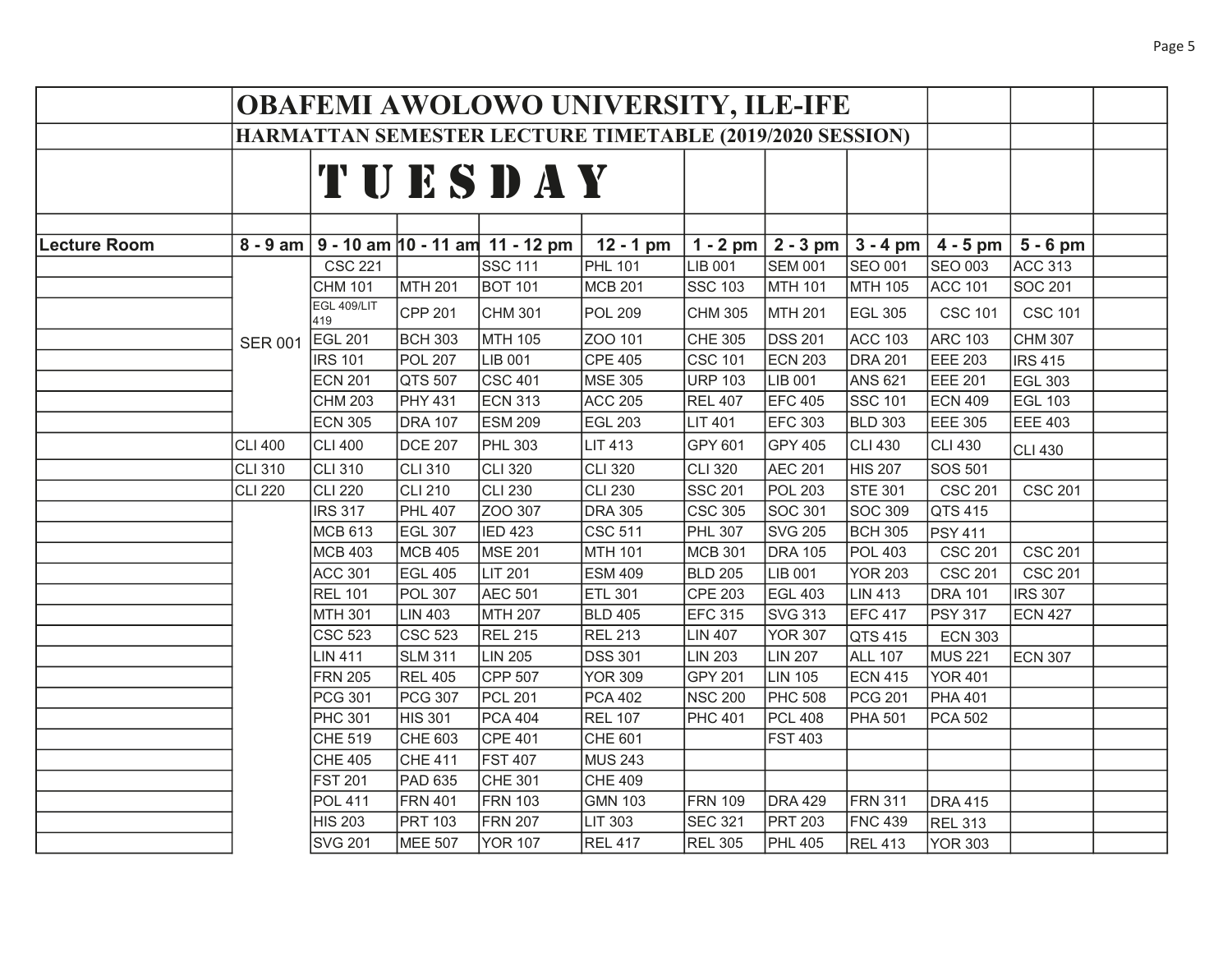|                     |                |                |                | TUESDAY                               |                |                |                                  |                |                |            |  |
|---------------------|----------------|----------------|----------------|---------------------------------------|----------------|----------------|----------------------------------|----------------|----------------|------------|--|
|                     |                |                |                |                                       |                |                |                                  |                |                |            |  |
|                     |                |                |                |                                       |                |                |                                  |                |                |            |  |
| <b>Lecture Room</b> | $8 - 9$ am     |                |                | $9 - 10$ am $10 - 11$ am $11 - 12$ pm | $12 - 1$ pm    |                | 1 - 2 pm $ 2 - 3$ pm $ 3 - 4$ pm |                | $4 - 5$ pm     | $5 - 6$ pm |  |
|                     |                | HIS 401        | <b>REL 201</b> | GPY 413                               | <b>HIS 211</b> | GPY 409        | <b>GMN 203</b>                   | <b>ALL 205</b> | <b>EAP 631</b> |            |  |
|                     |                | <b>CPE 521</b> | CPP 501        | <b>IED 331</b>                        | <b>IED 227</b> | EAP 603        | <b>IED 337</b>                   | <b>DET 301</b> | <b>HIS 405</b> |            |  |
|                     |                | <b>IED 231</b> | <b>FGL 401</b> | <b>CSC 315</b>                        | <b>IED 401</b> | <b>YOR 301</b> | <b>YOR 103</b>                   | EFC 211        | <b>YOR 205</b> |            |  |
|                     |                | <b>SEC 403</b> | <b>IED 255</b> | <b>EFC 409</b>                        | <b>PSY 301</b> | <b>DSS 101</b> | <b>SEC 613</b>                   | <b>YOR 403</b> | <b>EDU 101</b> |            |  |
|                     |                | <b>PSY 207</b> | <b>POL 301</b> | <b>PSY 303</b>                        | <b>POL 211</b> | <b>GPY 203</b> | <b>ECN 311</b>                   | <b>POL 413</b> | <b>GPY 205</b> |            |  |
|                     |                | <b>ECN 417</b> | <b>DSS 305</b> | <b>BLD 403</b>                        | <b>YOR 313</b> | <b>POL 409</b> | <b>ETR 101</b>                   | <b>ECN 325</b> | <b>DRA 401</b> |            |  |
|                     |                | GPY 605        | <b>EAP 601</b> | <b>DET 641</b>                        | <b>PAD 651</b> | <b>ETR 201</b> | <b>ETR 203</b>                   | <b>DCE 205</b> |                |            |  |
|                     |                | <b>BUL 401</b> |                |                                       |                | <b>PUL 401</b> |                                  |                |                |            |  |
|                     |                |                |                | <b>BUL 403</b>                        | <b>PUL 203</b> |                |                                  |                |                |            |  |
|                     |                |                |                |                                       |                |                | <b>JPL 303</b>                   |                |                |            |  |
|                     |                | <b>INL 403</b> | <b>INL 405</b> |                                       |                |                |                                  |                |                |            |  |
|                     |                |                |                |                                       | <b>JPL 401</b> |                | <b>INL 401</b>                   |                |                |            |  |
|                     |                |                | <b>PUL 207</b> |                                       | <b>INL 501</b> |                |                                  |                |                |            |  |
|                     |                |                | <b>BUL 505</b> |                                       |                | <b>BUL 301</b> |                                  |                |                |            |  |
|                     |                |                | <b>JPL 403</b> | <b>JPL 501</b>                        |                |                |                                  | <b>PUL 201</b> |                |            |  |
|                     |                | <b>PUL 503</b> |                |                                       |                |                |                                  |                |                |            |  |
|                     | <b>SER 001</b> | <b>JPL 201</b> |                | <b>PUL 401</b>                        |                | <b>INL 503</b> | <b>BUL 201</b>                   |                |                |            |  |
|                     |                | <b>DET 637</b> | <b>DET 639</b> | <b>DET 653</b>                        | ALL 403        | <b>PSY 401</b> |                                  |                | QTS 413        |            |  |
|                     |                | QTS 515        | <b>FST 309</b> | <b>SVG 305</b>                        | <b>SOC 401</b> | <b>DSS 403</b> |                                  | <b>REL 207</b> | <b>REL 209</b> |            |  |
|                     |                | PAD 653        | <b>EAP 651</b> | PAD 623                               | PAD 621        |                |                                  |                |                |            |  |
|                     |                | <b>MUS 173</b> | <b>MUS 473</b> | <b>MUS 241</b>                        | <b>MUS 141</b> | <b>MUS 365</b> |                                  |                |                |            |  |
|                     |                | <b>MUS 351</b> |                | <b>MUS 121</b>                        | <b>YOR 201</b> | <b>YOR 415</b> |                                  |                |                |            |  |
|                     |                | <b>GLY 403</b> | <b>GLY 409</b> | <b>GLY 303</b>                        | <b>GLY 415</b> | <b>GLY 417</b> |                                  |                |                |            |  |
|                     |                |                | <b>GLY 307</b> | <b>GLY 405</b>                        | <b>GLY 203</b> |                | <b>GLY 407</b>                   |                |                |            |  |
|                     |                | <b>FST 505</b> | <b>SVG 509</b> | <b>AGP 431</b>                        |                |                |                                  |                |                |            |  |
|                     |                | <b>AGP 401</b> | <b>FST 503</b> |                                       | <b>SVG 501</b> | MBA 631        |                                  |                |                |            |  |
|                     |                | <b>CHM 403</b> | <b>CHM 405</b> | <b>ECN 405</b>                        | <b>EEE 301</b> |                |                                  |                |                |            |  |
|                     |                | <b>STT 301</b> | <b>EEE 509</b> | <b>EEE 511</b>                        | <b>PHY 405</b> | <b>PHY 421</b> | EPH 201                          | EEE 505        | <b>EEE 523</b> |            |  |
|                     |                | EEE 407        | <b>EEE 411</b> | <b>EEE 603</b>                        | <b>EEE 401</b> | <b>EEE 521</b> | MTH 309                          |                |                |            |  |
|                     |                | PHY 311        | <b>EPH 613</b> | <b>DET 647</b>                        | MTH 305        | <b>SEC 621</b> | GPY 606                          |                |                |            |  |
|                     |                | <b>PHY 433</b> | <b>EPH 207</b> | <b>ALL 415</b>                        | <b>SEC 609</b> | <b>EPH 303</b> |                                  |                |                |            |  |
|                     |                | PAD 625        | <b>SEC 627</b> | <b>FNC 305</b>                        | <b>DSS 309</b> | <b>DSS 309</b> | <b>STT 407</b>                   | <b>POL 317</b> |                |            |  |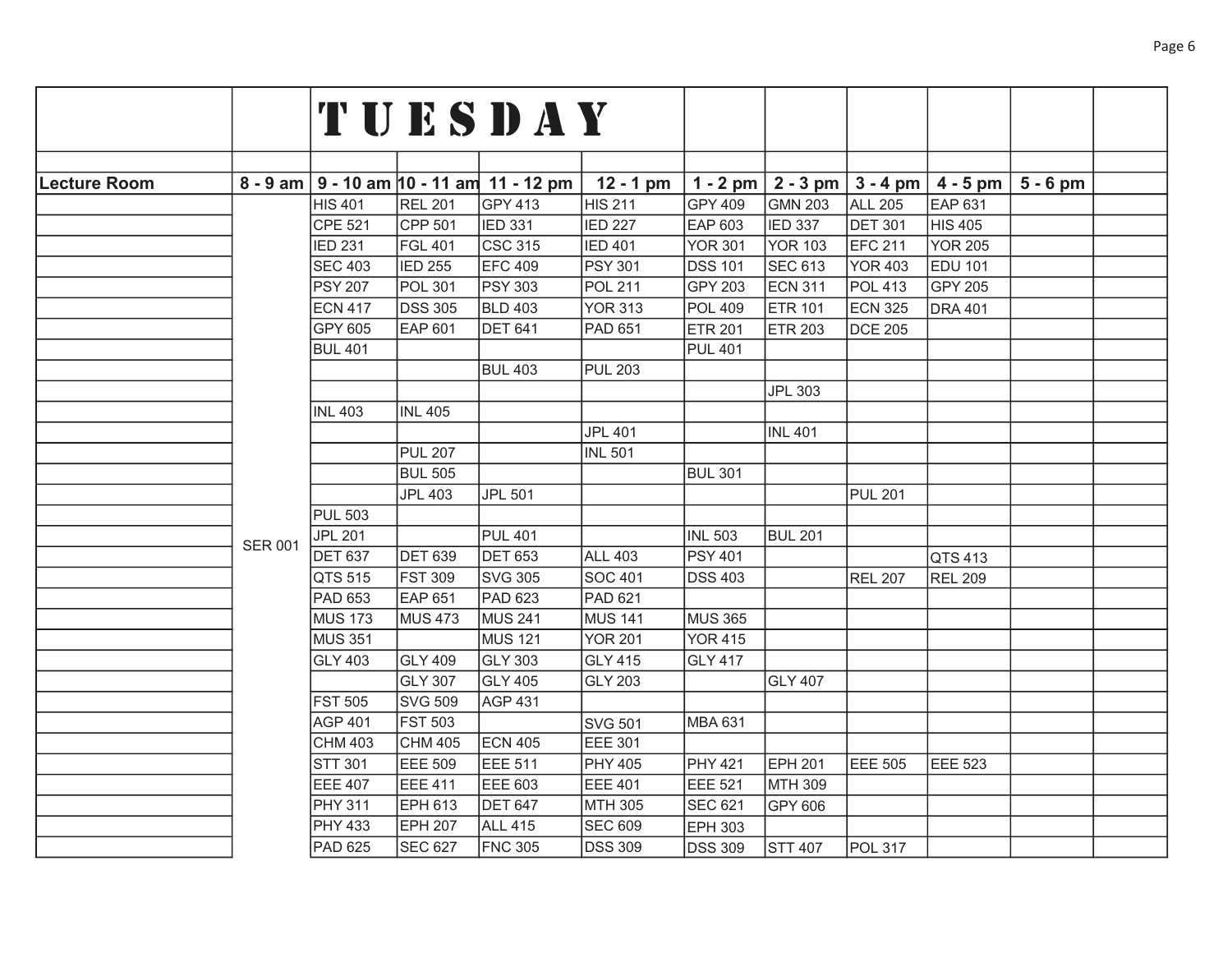|                     |                |                |                | TUESDAY                                        |                |                  |                |                |                                  |                |  |
|---------------------|----------------|----------------|----------------|------------------------------------------------|----------------|------------------|----------------|----------------|----------------------------------|----------------|--|
|                     |                |                |                |                                                |                |                  |                |                |                                  |                |  |
|                     |                |                |                |                                                |                |                  |                |                |                                  |                |  |
| <b>Lecture Room</b> |                |                |                | $8 - 9$ am $9 - 10$ am $10 - 11$ am 11 - 12 pm | $12 - 1$ pm    | 1 - 2 pm $\vert$ |                |                | $2 - 3$ pm $3 - 4$ pm $4 - 5$ pm | $5 - 6$ pm     |  |
|                     |                | <b>MTH 321</b> | SVG 513        | <b>IED 235</b>                                 | <b>CSC 509</b> | <b>SLM 507</b>   | <b>SVG 503</b> | <b>SVG 505</b> |                                  |                |  |
|                     |                | <b>STT 401</b> | MTH 311        | <b>REL 315</b>                                 | <b>STT 303</b> | <b>DRA 419</b>   | <b>ESM 505</b> | <b>ALL 301</b> |                                  |                |  |
|                     |                | <b>DRA 207</b> | CSC 405        | <b>IED 123</b>                                 | <b>MTH 407</b> | <b>YOR 311</b>   | STT 307        | <b>MTH 423</b> |                                  |                |  |
|                     |                | <b>STT 405</b> | <b>PHL 301</b> | MTH 403                                        | <b>FRN 115</b> | <b>ALL 213</b>   |                | <b>DSS 415</b> |                                  |                |  |
|                     |                | MTH 409        | EPH 405        | CSC <sub>515</sub>                             | <b>ALL 405</b> | <b>ALL 315</b>   | <b>IED 455</b> |                |                                  |                |  |
|                     |                | <b>GPY 305</b> | <b>URP 409</b> | <b>DRA 403</b>                                 | EEE 311        | MTH 417          | HIS 201        | <b>REL 301</b> |                                  |                |  |
|                     |                | <b>SVG 409</b> | URP 503        | <b>DRA 411</b>                                 | <b>REL 203</b> | <b>PHL 425</b>   |                | CHE 201        | <b>DRA 413</b>                   |                |  |
|                     |                | <b>EPH 401</b> | <b>SVG 405</b> | <b>IEP 437</b>                                 | <b>POL 421</b> | <b>FST 499</b>   | ALL 307        | <b>PAD 611</b> |                                  |                |  |
|                     |                | <b>MEE 407</b> | <b>CVE 405</b> | QTS 513                                        | MEE 401        | <b>AGE 507</b>   | <b>CVE 495</b> | <b>CVE 301</b> |                                  |                |  |
|                     |                |                |                |                                                |                | $CSC$ 403        |                | <b>MEE 409</b> | <b>CVE 301</b>                   | <b>CVE 301</b> |  |
|                     |                | <b>ESM 203</b> | <b>IRS 409</b> | <b>MEE 501</b>                                 | <b>CVE 411</b> | <b>MSE 511</b>   |                |                |                                  |                |  |
|                     |                | <b>MSE 605</b> | <b>MSE 301</b> | MSE 505                                        |                |                  | MSE 303        | <b>MSE 415</b> | <b>MSE 415</b>                   |                |  |
|                     |                | <b>MSE 409</b> | MSE 413        | <b>MSE 607</b>                                 | <b>MSE 507</b> | <b>MSE 403</b>   | <b>IED 435</b> |                | MSE 509                          |                |  |
|                     |                | <b>GPY 407</b> |                | <b>AXR 505</b>                                 | <b>SLM 513</b> | <b>AGE 407</b>   |                | <b>AGE 509</b> |                                  |                |  |
|                     |                | <b>AGE 411</b> |                | <b>AGE 401</b>                                 | <b>AXR 609</b> | AGP 303          |                |                |                                  |                |  |
|                     |                | <b>AXR 201</b> | <b>BLD 509</b> |                                                | QTS 411        | <b>AEC 511</b>   | <b>DRA 303</b> | <b>ESM 411</b> | <b>AXR 301</b>                   |                |  |
|                     |                | <b>ESM 515</b> | QTS 317        | ANS 613                                        | <b>LIN 305</b> | CPP 503          | AEC 513        | <b>IRS 625</b> | <b>ESM 405</b>                   |                |  |
|                     |                | <b>PSY 313</b> | <b>AEC 505</b> | <b>DSS 311</b>                                 | <b>ANS 619</b> | QTS 409          | <b>GPY 301</b> | <b>ESM 507</b> | <b>AEC 503</b>                   | <b>ECN 309</b> |  |
|                     |                | <b>FNC 441</b> | <b>FST 521</b> | <b>ETR 205</b>                                 | <b>ETR 207</b> | <b>FST 595</b>   |                |                |                                  |                |  |
|                     |                | <b>ANS 617</b> | <b>FNC 415</b> | <b>FST 491</b>                                 | <b>FST 311</b> |                  |                | <b>ANS 513</b> |                                  |                |  |
|                     | <b>ANS 501</b> |                | <b>ANS 521</b> | <b>SLM 301</b>                                 | <b>ANS 511</b> | <b>ANS 519</b>   |                |                |                                  |                |  |
|                     | <b>AXR 607</b> |                | <b>CPP 307</b> | <b>ANS 523</b>                                 |                |                  |                |                |                                  |                |  |
|                     | ZOO 207        | ZOO 429        | <b>BIO 101</b> |                                                |                |                  | ZOO 103        | ZOO 103        | ZOO 103                          | ZOO 103        |  |
|                     | ZOO 407        | ZOO 411        | ZOO 427        |                                                |                | ZOO 407          |                |                |                                  |                |  |
|                     | ZOO 303        | ZOO 305        | ZOO 415        | ZOO 417                                        |                | ZOO 417          | ZOO 403        | ZOO 403        | ZOO 403                          |                |  |
|                     | <b>BOT 307</b> | <b>BOT 303</b> | <b>BOT 305</b> | <b>BOT 407</b>                                 |                |                  |                |                |                                  |                |  |
|                     | <b>BOT 411</b> | <b>BOT 413</b> | <b>BOT 201</b> |                                                |                | <b>BOT 403</b>   |                |                |                                  |                |  |
|                     | <b>BCH 401</b> | <b>BCH 409</b> | <b>BCH 603</b> | <b>MCB 601</b>                                 | <b>BCH 415</b> |                  |                |                |                                  |                |  |
|                     | <b>LGS 201</b> | <b>LGS 203</b> | LGS 409        | LGS 403                                        |                |                  |                |                |                                  |                |  |
|                     | <b>LGS 307</b> | <b>LGS 415</b> | LGS 301        |                                                | <b>LGS 411</b> |                  |                |                |                                  |                |  |
|                     | <b>LGS 417</b> | <b>LGS 101</b> |                | <b>LGS 305</b>                                 | <b>LGS 309</b> |                  |                |                |                                  |                |  |
|                     | <b>URP 407</b> | <b>URP 309</b> | <b>URP 513</b> |                                                |                |                  |                |                |                                  |                |  |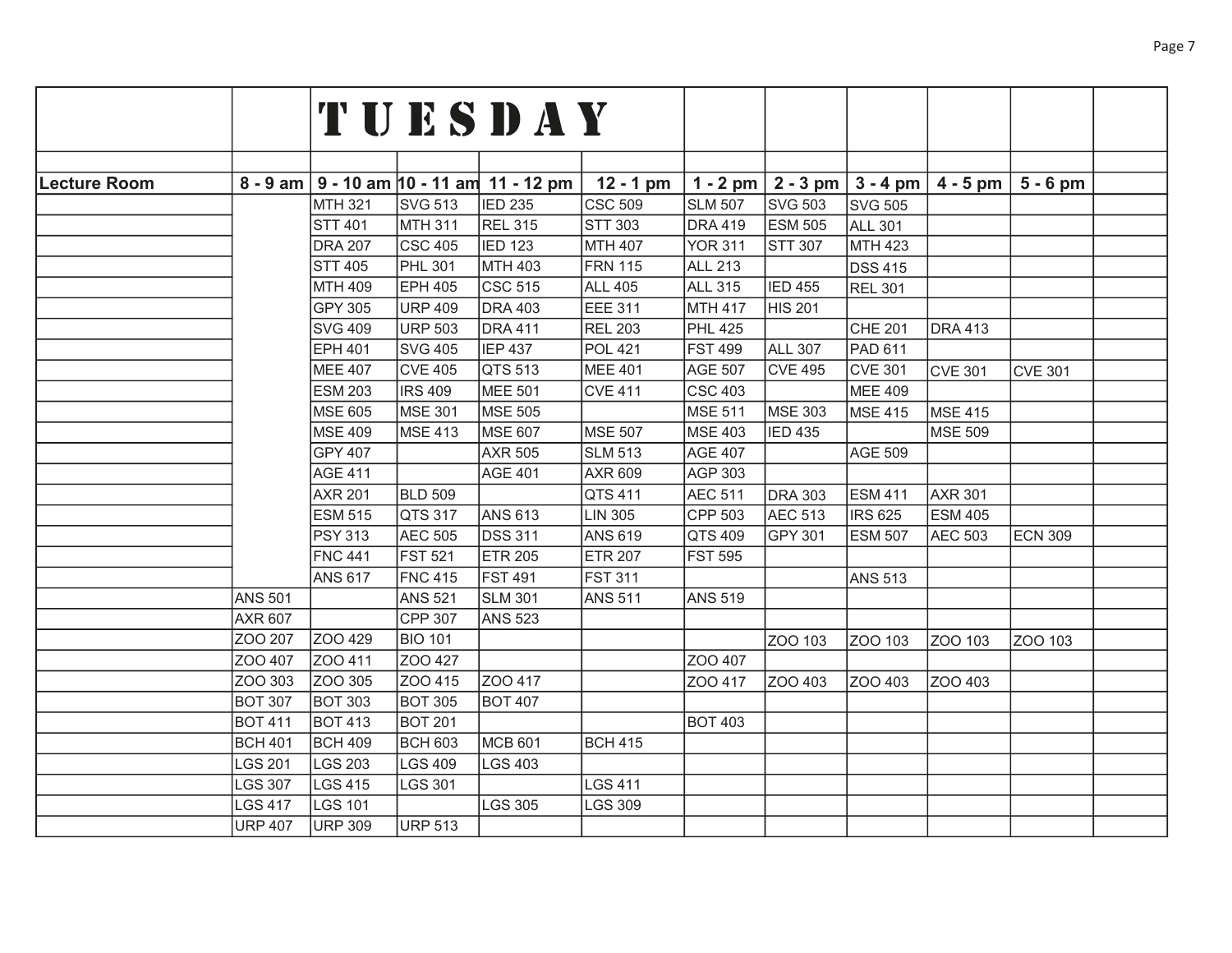|              |                                                          | <b>OBAFEMI AWOLOWO UNIVERSITY, ILE-IFE</b> |                            |                |                                                    |                |                |                |                |                       |  |
|--------------|----------------------------------------------------------|--------------------------------------------|----------------------------|----------------|----------------------------------------------------|----------------|----------------|----------------|----------------|-----------------------|--|
|              | HARMATTAN SEMESTER LECTURE TIMETABLE (2019/2020 SESSION) |                                            |                            |                |                                                    |                |                |                |                |                       |  |
|              |                                                          |                                            |                            |                |                                                    |                |                |                |                |                       |  |
|              |                                                          |                                            |                            | WEDNESSDAY     |                                                    |                |                |                |                |                       |  |
|              |                                                          |                                            |                            |                |                                                    |                |                |                |                |                       |  |
| Lecture Room | $8 - 9$ am                                               |                                            |                            |                | 9 - 10 am $ 10 - 11$ am $ 11 - 12$ pm $ 12 - 1$ pm | $1 - 2$ pm     | $2 - 3$ pm     | $3 - 4$ pm     |                | $4 - 5$ pm   5 - 6 pm |  |
|              | <b>SEG 001</b>                                           | <b>SED 001</b>                             |                            | <b>PHL 101</b> | <b>SEH 001</b>                                     | LIB 001        | <b>EGL 103</b> | SEO 003        |                | <b>BLD 201</b>        |  |
|              | <b>CHM 101</b>                                           | PHY 101                                    | <b>PHY 105</b>             | MCB 201        | <b>BOT 101</b>                                     | <b>CHM 101</b> | MTH 101        | MTH 201        | MEE 203        | <b>ARC 103</b>        |  |
|              | <b>EEE 201</b>                                           | MTH 201                                    | SOS 301                    | <b>TPD 501</b> | <b>TPD 503</b>                                     | EFC 413        | <b>MEE 205</b> | <b>CVE 401</b> | <b>MSE 305</b> | EFC 201               |  |
|              | <b>PHL 201</b>                                           | <b>ANS 301</b>                             | <b>DSS 201</b>             | MTH 105        | <b>ANS 201</b>                                     | <b>PSY 201</b> | SOC 201        | <b>LIB 001</b> | <b>EEE 203</b> | <b>PHY 205</b>        |  |
|              | <b>EDB 315</b>                                           | ZOO 203                                    | <b>SSC 105</b>             | <b>MSE 411</b> | <b>IRS 407</b>                                     | <b>PSY 203</b> | PAD 301        | <b>PHL 205</b> | <b>STT 201</b> | <b>CHM 203</b>        |  |
|              | <b>LIN 407</b>                                           | <b>ANS 509</b>                             | <b>AXR 503</b>             | <b>ANS 505</b> | AXR 607                                            | <b>AEC 503</b> | <b>BLD 305</b> | <b>SLM 505</b> | <b>AXR 507</b> | <b>SLM 201</b>        |  |
|              | <b>CHM 203</b>                                           | ZOO 101                                    | <b>EGL 409/</b><br>LIT 419 | <b>ESM 209</b> | <b>LIN 101</b>                                     | <b>POL 207</b> | <b>EFC 301</b> | <b>EEE 505</b> | <b>ACC 413</b> | SOC 319               |  |
|              | <b>CSC 403</b>                                           | <b>HIS 101</b>                             | <b>ECN 401</b>             | <b>DSS 101</b> | <b>MTH 205</b>                                     | <b>DRA 305</b> | <b>SSC 201</b> | <b>ACC 311</b> | <b>POL 203</b> | EEE 309               |  |
|              | <b>CLI 400</b>                                           | <b>CLI 400</b>                             | <b>CPP 505</b>             | <b>EEE 413</b> | <b>CSC 203</b>                                     | <b>CPE 203</b> | <b>MUS 327</b> | <b>CLI 430</b> | <b>CLI 430</b> | <b>CLI 430</b>        |  |
|              | <b>CLI 330</b>                                           | <b>CLI 330</b>                             | <b>CLI 330</b>             | CLI 330        | <b>DSS 409</b>                                     | <b>CLI 310</b> | CSC 315        | <b>BLD 401</b> |                | CLI 511               |  |
|              | <b>CLI 210</b>                                           | <b>CLI 220</b>                             | <b>CLI 230</b>             | CLI 230        | <b>TPD 101</b>                                     | MTH 101        | CSC 415        | EGL 407        | MTH 105        |                       |  |
|              | <b>MTH 305</b>                                           | <b>FRN 201</b>                             | ZOO 301                    | QTS 507        | <b>BCH 201</b>                                     | <b>DRA 105</b> | ZOO 409        |                | PAD 663        | POL 315               |  |
|              | <b>EEE 401</b>                                           | <b>MCB 613</b>                             | <b>PHY 203</b>             | ZOO 201        | <b>YOR 411</b>                                     | LIN 405        | CHM 307        | SOC 305        | <b>URP 311</b> |                       |  |
|              | <b>MCB 309</b>                                           | MCB 303                                    | <b>MCB 405</b>             | <b>MCB 409</b> | <b>DSS 311</b>                                     | <b>MCB 407</b> | <b>BCH 303</b> | <b>CHM 201</b> | <b>URP 103</b> | SOC 303               |  |
|              | <b>ACC 203</b>                                           | EFC 203                                    | <b>BLD 203</b>             | <b>EFC 409</b> | <b>ACC 405</b>                                     | <b>ESM 309</b> | <b>POL 209</b> | <b>DRA 209</b> | <b>DRA 101</b> | ACC 307               |  |
|              | <b>SSC 201</b>                                           | <b>STE 403</b>                             | <b>ESM 205</b>             | <b>MEE 303</b> | <b>PHL 105</b>                                     | <b>POL 313</b> | <b>DCE 205</b> | <b>ACC 411</b> | LIB 001        | <b>CHM 305</b>        |  |
|              | <b>LIN 201</b>                                           | <b>YOR 203</b>                             | <b>PSY 413</b>             | LIN 309        | <b>YOR 209</b>                                     | QTS 409        | <b>EFC 101</b> | <b>REL 409</b> | <b>PHL 401</b> | ALL 303               |  |
|              | <b>AEC 401</b>                                           | <b>LIN 203</b>                             | <b>PAD 305</b>             | <b>PRT 107</b> | <b>REL 303</b>                                     | <b>ESM 505</b> | <b>LIT 403</b> | EFC 423        | EFC 417        | <b>BLD 307</b>        |  |
|              | QTS 401                                                  | <b>DSS 403</b>                             | <b>PHL 409</b>             | <b>REL 101</b> | <b>LIN 303</b>                                     | <b>BLD 301</b> | <b>LIN 103</b> | <b>DCE 407</b> | MEE 409        | <b>BLD 511</b>        |  |
|              | <b>MUS 323</b>                                           |                                            | <b>LIN 403</b>             | <b>AXR 201</b> | QTS 213                                            | <b>LIN 305</b> | <b>LIN 207</b> | <b>ECN 403</b> | <b>STT 305</b> | <b>REL 307</b>        |  |
|              | <b>PHA 301</b>                                           | <b>PCL 301</b>                             | <b>PCG 201</b>             |                | PCG 301                                            |                |                |                |                |                       |  |
|              | <b>PCA 402</b>                                           | <b>PCL 401</b>                             |                            |                | <b>PHC 301</b>                                     | <b>PCA 503</b> | <b>PHC 501</b> |                |                |                       |  |
|              | <b>CHE 411</b>                                           | CHE 603                                    | <b>CHE 301</b>             | QTS 303        |                                                    |                |                |                |                |                       |  |
|              | <b>CHE 505</b>                                           | <b>GPY 203</b>                             | <b>CHE 515</b>             | <b>FNC 425</b> | <b>DCE 405</b>                                     |                |                |                |                |                       |  |
|              | <b>SVG 401</b>                                           | <b>SVG 403</b>                             |                            | CHE 303        | QTS 515                                            |                |                |                |                |                       |  |
|              | <b>PHL 427</b>                                           | <b>FGL 405</b>                             | <b>GMN 101</b>             | <b>DET 665</b> | <b>PHL 319</b>                                     | <b>REL 413</b> | <b>PRT 105</b> | <b>YOR 105</b> | <b>DRA 407</b> |                       |  |
|              | <b>DRA 207</b>                                           | <b>POL 303</b>                             | <b>LIT 411</b>             | <b>PRT 101</b> | <b>REL 401</b>                                     | <b>GMN 203</b> | <b>PHL 425</b> | <b>PHL 305</b> | <b>HIS 311</b> | <b>POL 417</b>        |  |
|              | <b>FST 305</b>                                           | <b>REL 311</b>                             | <b>HIS 211</b>             | <b>POL 413</b> | <b>REL 105</b>                                     | <b>YOR 207</b> | <b>LIT 407</b> | <b>PHL 429</b> | <b>YOR 313</b> | YOR 305               |  |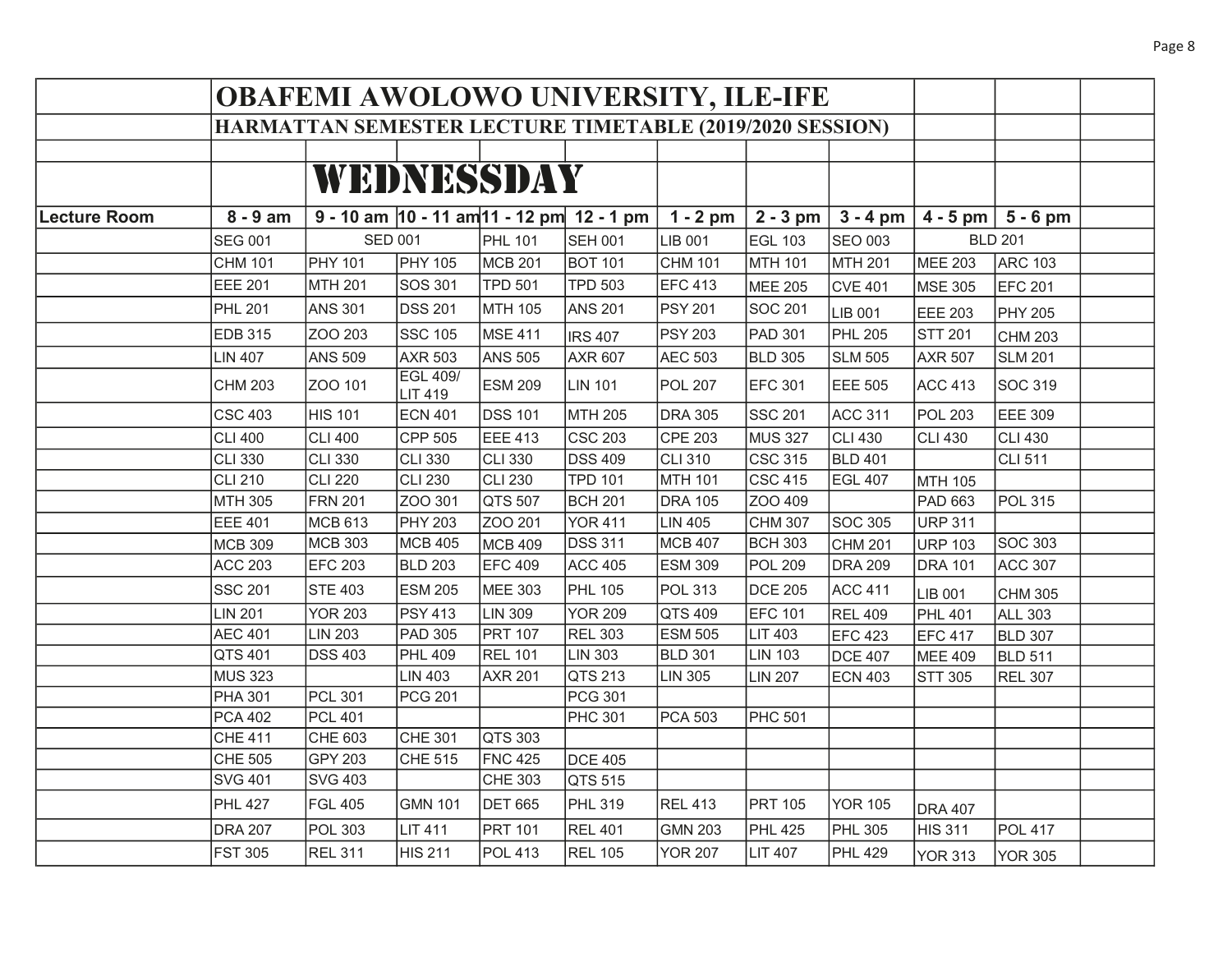|                     |                |                |                    | WEDNESSDAY     |                                                      |                |                |                |                |                |  |
|---------------------|----------------|----------------|--------------------|----------------|------------------------------------------------------|----------------|----------------|----------------|----------------|----------------|--|
| <b>Lecture Room</b> | $8 - 9$ am     |                |                    |                | $9 - 10$ am $ 10 - 11$ am $ 11 - 12$ pm $ 12 - 1$ pm | $1 - 2$ pm     | $2 - 3$ pm     | $3 - 4$ pm     | $ 4-5$ pm $ $  | $5 - 6$ pm     |  |
|                     | <b>HIS 403</b> | <b>GMN 105</b> | <b>REL 203</b>     | <b>SLM 311</b> | <b>DRA 425</b>                                       | <b>AGP 405</b> | QTS 421        | <b>YOR 205</b> | <b>HIS 409</b> |                |  |
|                     | CSC 317        | <b>IED 151</b> | <b>EFC 313</b>     | <b>IED 253</b> | <b>PHL 405</b>                                       | EAP 605        | <b>SEC 613</b> | <b>POL 411</b> | <b>EEE 525</b> | <b>IED 231</b> |  |
|                     | <b>IED 251</b> | <b>EFC 401</b> | <b>DCE 203</b>     | <b>POL 301</b> | <b>IED 333</b>                                       | <b>FNC 309</b> | <b>EFC 419</b> | <b>EFC 423</b> | <b>IED 301</b> | <b>PAD 401</b> |  |
|                     | <b>ICH 301</b> | <b>SOC 403</b> | <b>EAP 637</b>     | <b>URP 303</b> | <b>SEC 603</b>                                       | <b>MUS 111</b> | <b>PHL 309</b> | <b>IED 455</b> | <b>CSC 405</b> | AGP 403        |  |
|                     | <b>ECN 411</b> | <b>POL 401</b> | <b>PAD 205</b>     | <b>DRA 301</b> | QTS 423                                              | <b>EFC 307</b> | <b>HIS 105</b> | <b>ECN 101</b> | <b>POL 419</b> |                |  |
|                     | <b>HIS 109</b> | <b>ECN 421</b> | GPY 411            | MUS 223        | <b>DSS 405</b>                                       | <b>ECN 311</b> | <b>ECN 325</b> | MUS 321        | <b>REL 205</b> |                |  |
|                     | GPY 609        | GPY 607        | GPY 615            |                | <b>DET 643</b>                                       | <b>DET 645</b> |                | <b>SVG 315</b> |                |                |  |
|                     | <b>PUL 501</b> |                |                    |                |                                                      |                |                |                |                |                |  |
|                     |                |                | <b>INL 501</b>     |                |                                                      |                | <b>BUL 303</b> |                |                |                |  |
|                     |                | <b>JPL 201</b> |                    |                |                                                      |                |                |                |                |                |  |
|                     |                |                |                    |                |                                                      | <b>PUL 403</b> |                |                |                |                |  |
|                     |                |                |                    | <b>INL 503</b> |                                                      |                |                |                |                |                |  |
|                     | <b>PUL 207</b> |                |                    |                | <b>INL 403</b>                                       |                | <b>PUL 301</b> |                |                |                |  |
|                     | <b>BUL 503</b> |                |                    |                |                                                      |                |                |                |                |                |  |
|                     |                | <b>JPL 303</b> | <b>PUL 503</b>     |                | <b>PUL 203</b>                                       |                |                |                |                |                |  |
|                     |                |                |                    |                |                                                      | <b>JPL 401</b> |                |                |                |                |  |
|                     | <b>INL 405</b> | <b>INL 401</b> | <b>BUL 403</b>     |                |                                                      |                |                |                |                |                |  |
|                     | <b>YOR 407</b> | <b>FST 401</b> | QTS 521            | <b>PAD 665</b> |                                                      |                | <b>PAD 667</b> |                |                |                |  |
|                     | <b>REL 315</b> | <b>REL 103</b> | <b>EAP 301</b>     | <b>IED 431</b> |                                                      | <b>ACC 635</b> |                |                |                |                |  |
|                     | <b>PAD 629</b> | <b>PAD 655</b> | <b>IRS 601</b>     | EAP 613        | <b>PAD 617</b>                                       | <b>DET 649</b> | <b>ACC 657</b> |                |                |                |  |
|                     | <b>DRA 415</b> |                | <b>MUS 441</b>     | <b>DRA 309</b> |                                                      |                |                |                |                |                |  |
|                     | <b>MUS 421</b> | <b>MUS 151</b> | <b>DRA 103</b>     | <b>MUS 101</b> | <b>DRA 107</b>                                       |                |                |                |                |                |  |
|                     | AGP 432        | <b>GLY 411</b> | <b>AGP 401</b>     | <b>GLY 305</b> | <b>GLY 403</b>                                       |                |                |                |                |                |  |
|                     | <b>GLY 421</b> | <b>AGP 407</b> | <b>GLY 301</b>     | GLY 419        | GPY 303                                              |                |                |                |                |                |  |
|                     | AGP 303        | <b>GLY 201</b> | <b>SLM 511</b>     | <b>GPY 413</b> |                                                      |                |                |                |                |                |  |
|                     | <b>FST 515</b> | <b>CHM 401</b> |                    | <b>SEC 621</b> | QTS 525                                              |                |                |                |                |                |  |
|                     |                | <b>CSC 401</b> | <b>MTH 301</b>     | <b>CHM 303</b> | <b>CHM 207</b>                                       | <b>PHY 405</b> |                |                |                |                |  |
|                     | <b>PHY 201</b> | PHY 303        | CSC <sub>505</sub> | EPH 611        |                                                      |                |                |                |                |                |  |
|                     | <b>PHY 602</b> | PHY 401        | <b>PHY 421</b>     | PHY 301        | <b>PHY 409</b>                                       | STT 405        | EEE 521        | EEE 409        |                |                |  |
|                     | <b>PHY 433</b> | <b>ALL 411</b> | <b>PHY 621</b>     | PHY 641        | <b>PHY 603</b>                                       |                |                | <b>PHY 431</b> |                |                |  |
|                     | EEE 523        | PHY 403        | <b>PHY 309</b>     | PHY 305        | <b>EPH 201</b>                                       | <b>PHY 603</b> | STT 309        | EEE 509        | <b>SVG 411</b> |                |  |
|                     | <b>ALL 311</b> | <b>MTH 423</b> | <b>SEC 625</b>     | MTH 419        | <b>MTH 213</b>                                       | MTH 417        | <b>REL 417</b> |                |                |                |  |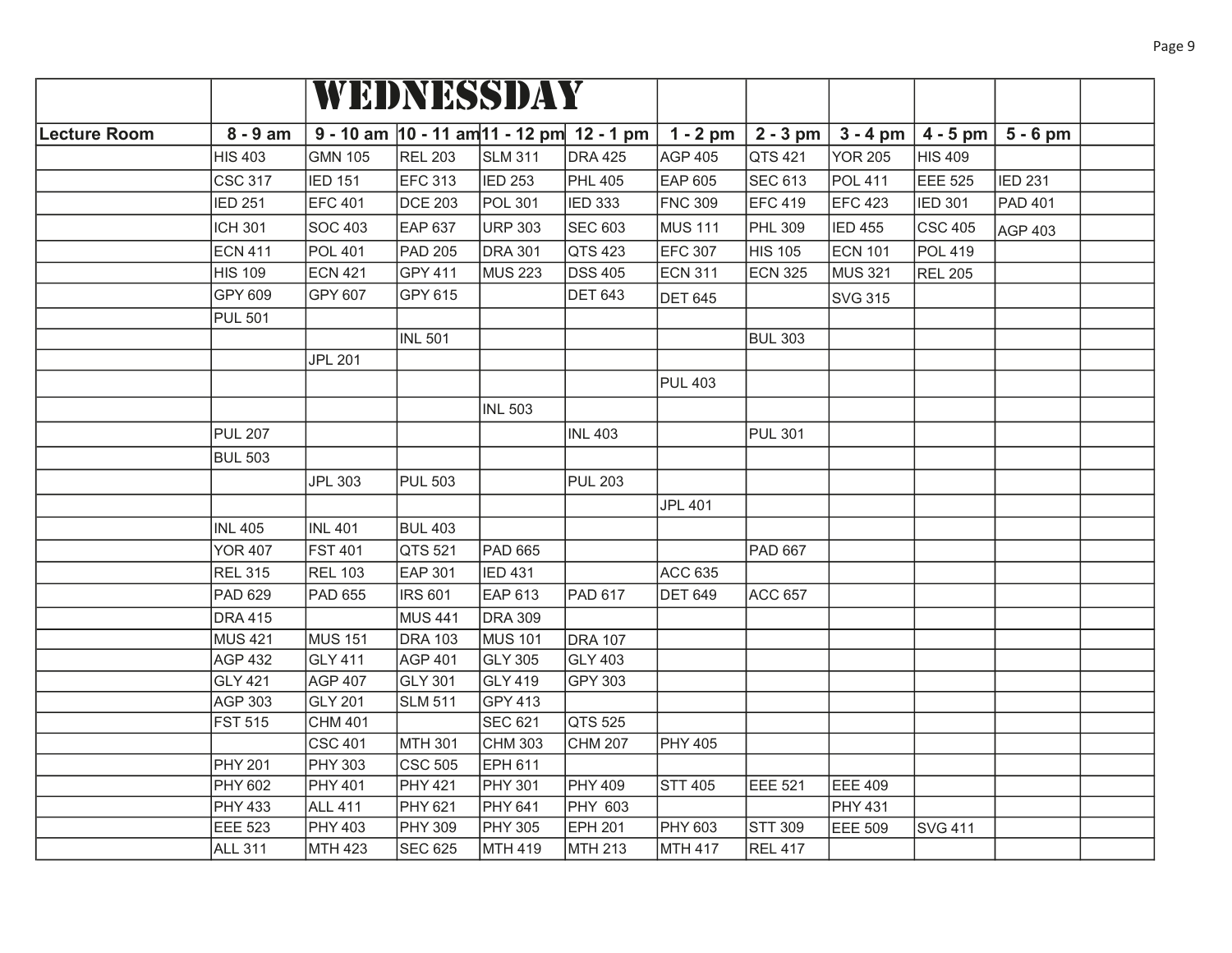|                     |                |                |                | WEDNESSDAY     |                                                    |                |                |                |                |                |  |
|---------------------|----------------|----------------|----------------|----------------|----------------------------------------------------|----------------|----------------|----------------|----------------|----------------|--|
| <b>Lecture Room</b> | $8 - 9$ am     |                |                |                | 9 - 10 am $ 10 - 11$ am $ 11 - 12$ pm $ 12 - 1$ pm | $1 - 2$ pm     | $2 - 3$ pm     | $3 - 4$ pm     | $4 - 5$ pm     | $5 - 6$ pm     |  |
|                     | <b>STT 301</b> | <b>STT 307</b> | <b>IRS 409</b> | <b>FGL 201</b> | HIS 417                                            | <b>SOC 415</b> | <b>SEC 607</b> | EFC 311        |                | <b>DRA 413</b> |  |
|                     | <b>ALL 409</b> | <b>GPY 305</b> | <b>IED 255</b> | <b>ESM 305</b> | <b>CHM 423</b>                                     | <b>ANS 515</b> | <b>YOR 413</b> | QTS 515        | <b>HIS 207</b> |                |  |
|                     | <b>EPH 403</b> | PHY 601        | <b>YOR 409</b> | <b>GPY 605</b> | <b>CPE 511</b>                                     | <b>SVG 407</b> | <b>GMN 401</b> | HIS 107        |                |                |  |
|                     | <b>FRN 113</b> | <b>ALL 103</b> | <b>MTH 401</b> | <b>FRN 107</b> | <b>IED 411</b>                                     | GPY 307        | <b>ALL 413</b> | <b>ALL 415</b> | <b>ANS 603</b> |                |  |
|                     | MTH 405        | EEE 519        | <b>EFC 305</b> | <b>FST 301</b> | <b>STT 401</b>                                     | <b>EFC 419</b> | <b>GPY 309</b> | <b>DET 639</b> | POL 319        |                |  |
|                     | <b>STT 415</b> | <b>HIS 307</b> | <b>ALL 405</b> | <b>STT 403</b> | <b>DRA 205</b>                                     | <b>ALL 407</b> | <b>FST 493</b> | <b>IRS 305</b> | <b>HIS 201</b> |                |  |
|                     | MTH 321        | EAP 655        | <b>POL 317</b> | CSC 511        | <b>SVG 511</b>                                     | <b>DCE 407</b> | <b>DRA 429</b> | <b>PSY 207</b> | <b>ALL 201</b> |                |  |
|                     | <b>EFC 419</b> | <b>IED 351</b> | <b>DRA 421</b> | <b>SVG 507</b> | <b>POL 211</b>                                     | <b>YOR 403</b> | <b>REL 211</b> | <b>IED 235</b> | <b>REL 107</b> |                |  |
|                     | <b>CVE 413</b> | <b>MEE 305</b> | <b>MEE 507</b> | <b>CSC 301</b> | <b>IED 227</b>                                     | <b>SEC 321</b> | <b>CVE 493</b> |                |                |                |  |
|                     | MEE 309        | <b>CVE 309</b> | <b>CVE 501</b> | CPP 507        | <b>CVE 407</b>                                     | <b>CVE 407</b> | <b>CVE 505</b> | <b>SEC 305</b> |                |                |  |
|                     |                | <b>MSE 311</b> | <b>MSE 405</b> | <b>MSE 415</b> | <b>MSE 403</b>                                     | <b>MSE 309</b> | <b>MSE 509</b> | MSE 501        |                |                |  |
|                     | <b>MSE 413</b> | <b>MSE 401</b> | <b>MSE 603</b> | <b>MSE 517</b> | MSE 303                                            | <b>GPY 415</b> |                |                |                |                |  |
|                     | <b>AGE 307</b> | <b>AXR 509</b> | <b>AGE 505</b> | <b>AGE 501</b> | AGE 305                                            |                | <b>MSE 407</b> |                |                |                |  |
|                     |                | <b>AGE 507</b> | <b>AGE 405</b> | <b>FST 403</b> | <b>AGE 407</b>                                     | <b>LIN 411</b> | <b>FNC 401</b> | <b>SLM 301</b> |                |                |  |
|                     | <b>AXR 505</b> | <b>SLM 501</b> | <b>SOS 505</b> | <b>SLM 503</b> |                                                    | <b>CPP 301</b> | <b>ANS 523</b> | QTS 505        | <b>ESM 411</b> |                |  |
|                     | <b>AEC 301</b> | <b>DSS 203</b> |                | <b>AEC 511</b> | <b>SOS 507</b>                                     | <b>AGE 553</b> |                | <b>ECN 309</b> | <b>BLD 507</b> |                |  |
|                     | <b>ESM 101</b> | <b>AEC 507</b> | CPP 305        | CPP 303        | <b>EFC 415</b>                                     | <b>ESM 405</b> | <b>ANS 611</b> | <b>URP 517</b> |                |                |  |
|                     | <b>FNC 411</b> |                | <b>STT 417</b> | <b>FST 521</b> | <b>FNC 313</b>                                     |                |                |                |                |                |  |
|                     |                |                | <b>ANS 517</b> | <b>ANS 625</b> | <b>FNC 427</b>                                     |                |                |                |                |                |  |
|                     | <b>ANS 407</b> | <b>ANS 605</b> |                | <b>AXR 611</b> | AXR 615                                            | <b>SLM 507</b> |                |                |                |                |  |
|                     | <b>ANS 607</b> | <b>ANS 501</b> |                | <b>CPP 201</b> |                                                    |                |                |                |                |                |  |
|                     |                |                |                |                |                                                    |                | ZOO 103        | ZOO 103        | ZOO 103        | ZOO 103        |  |
|                     |                | ZOO 421        | ZOO 425        |                | ZOO 409                                            |                | ZOO 411        | ZOO 411        | ZOO 411        |                |  |
|                     | ZOO 403        |                | <b>MCB 609</b> | ZOO 401        | ZOO 413                                            | ZOO 405        | ZOO 307        | ZOO 307        | ZOO 307        |                |  |
|                     | <b>BOT 415</b> | <b>BOT 405</b> | <b>BOT 205</b> | <b>BOT 413</b> |                                                    |                |                |                |                |                |  |
|                     | <b>BOT 203</b> | <b>BOT 303</b> | <b>BOT 417</b> | <b>BOT 301</b> | <b>BOT 403</b>                                     |                |                |                |                |                |  |
|                     | <b>BCH 301</b> | <b>BCH 409</b> | <b>BCH 407</b> |                |                                                    |                |                |                |                |                |  |
|                     | <b>LGS 101</b> | <b>LGS 403</b> | <b>LGS 417</b> | <b>LGS 305</b> | LGS 411                                            | <b>LGS 405</b> |                |                |                |                |  |
|                     | LGS 311        | <b>LGS 205</b> | LGS 303        | <b>LGS 409</b> |                                                    |                |                |                |                |                |  |
|                     | <b>LGS 203</b> | <b>LGS 413</b> | <b>LGS 201</b> | <b>LGS 401</b> |                                                    |                |                |                |                |                |  |
|                     | <b>URP 413</b> | <b>URP 515</b> | <b>URP 623</b> | URP 509        | <b>URP 411</b>                                     | <b>URP 605</b> |                |                |                |                |  |

Page 10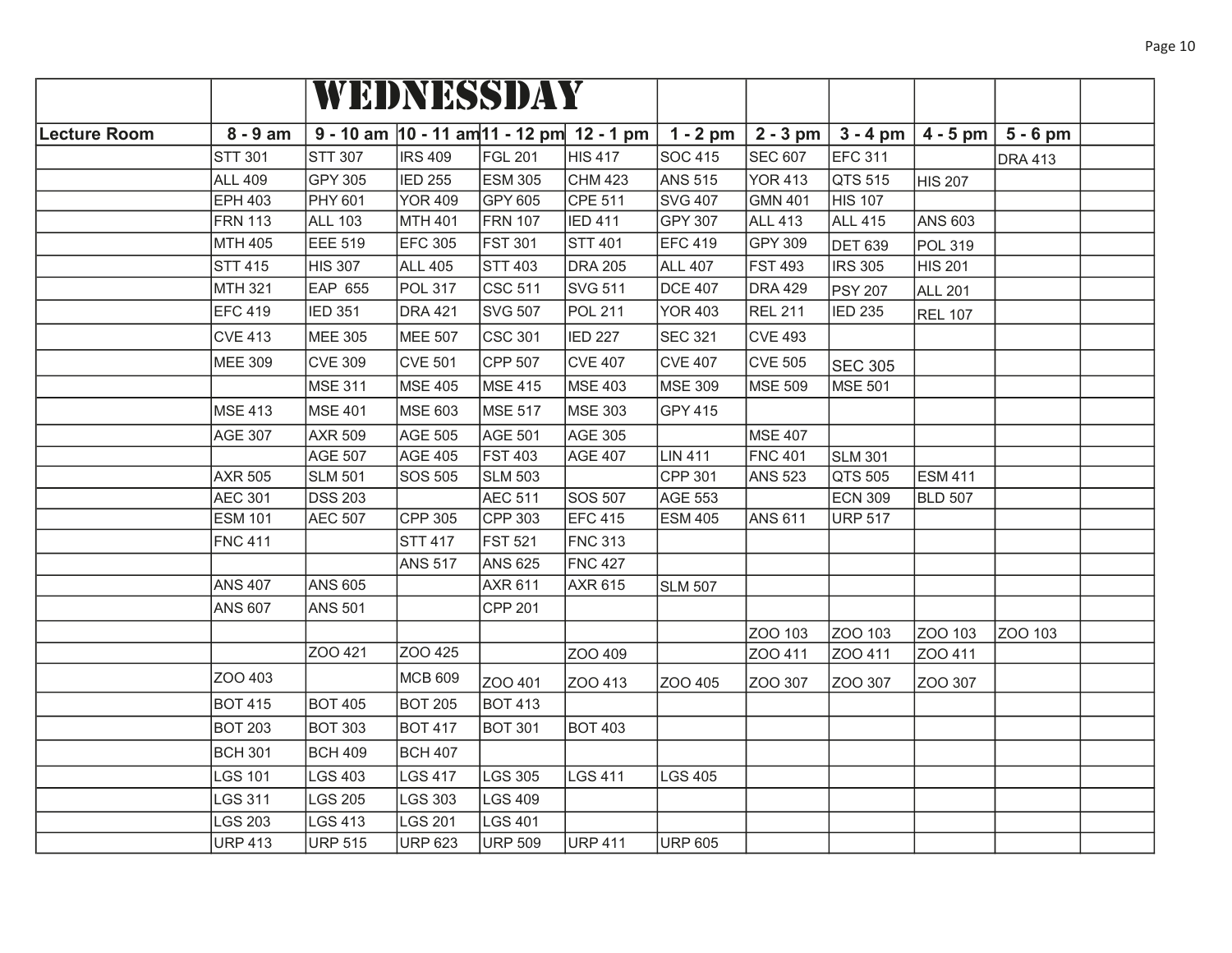|              |                |                        | <b>OBAFEMI AWOLOWO UNIVERSITY, ILE-IFE</b>               |                |                |                |                |                |                |                         |  |
|--------------|----------------|------------------------|----------------------------------------------------------|----------------|----------------|----------------|----------------|----------------|----------------|-------------------------|--|
|              |                |                        | HARMATTAN SEMESTER LECTURE TIMETABLE (2019/2020 SESSION) |                |                |                |                |                |                |                         |  |
|              |                |                        |                                                          |                |                |                |                |                |                |                         |  |
|              |                |                        | THURSDAY                                                 |                |                |                |                |                |                |                         |  |
| Lecture Room | $8 - 9$ am     | $\overline{9}$ - 10 am | 10 - 11 am $ 11 - 12$ pm $ 12 - 1$ pm $ 1 - 2$ pm        |                |                |                | $2 - 3$ pm     | $3 - 4$ pm     |                | $ 4 - 5$ pm $ 5 - 6$ pm |  |
|              |                | <b>ARC 103</b>         | <b>SSC 111</b>                                           | <b>LIB 001</b> | <b>SEL 001</b> | <b>LIT 101</b> | <b>SEH 001</b> | <b>SEP 001</b> | <b>SEO 001</b> | <b>SEM 001</b>          |  |
|              |                | <b>CHM 101</b>         | <b>PHY 101</b>                                           | <b>MTH 105</b> | <b>CHM 101</b> | EGL 203        | <b>ACC 201</b> | <b>SOC 201</b> | <b>EGL 101</b> | <b>ACC 101</b>          |  |
|              |                | <b>EGL 201</b>         | <b>SSC 201</b>                                           | <b>DSS 201</b> | <b>DSS 201</b> | <b>EGL 403</b> | <b>EFC 303</b> | <b>CPE 517</b> | $CSC$ 333      | <b>SSC 105</b>          |  |
|              |                | <b>EGL 401</b>         | <b>LIN 203</b>                                           | <b>ECN 203</b> | <b>MCB 301</b> | MCB 309        | <b>CHM 207</b> | <b>CHM 201</b> | <b>CHM 201</b> | SSC 105                 |  |
|              | <b>SER 001</b> | <b>CSC 307</b>         | <b>EGL 309</b>                                           | <b>MTH 309</b> | <b>PHL 207</b> | <b>ACC 303</b> | LIB 001        | <b>PHL 301</b> | <b>ACC 207</b> | QTS 211                 |  |
|              |                | <b>LIN 413</b>         | <b>ANS 511</b>                                           | <b>SSC 105</b> | <b>SSC 105</b> | <b>EGL 301</b> | <b>MSE 305</b> | <b>MSE 201</b> | <b>BLD 307</b> |                         |  |
|              |                | <b>EFC 203</b>         | <b>ESM 203</b>                                           | <b>EGL 205</b> | <b>CHE 431</b> | <b>POL 405</b> | <b>EEE 305</b> | <b>ACC 401</b> | <b>EEE 411</b> | LIB 001                 |  |
|              |                | <b>LIN 201</b>         | <b>MTH 101</b>                                           | QTS 213        | <b>EGL 103</b> | SSC 201        | MTH 105        | <b>CHE 305</b> | EEE 313        |                         |  |
|              | <b>CLI 400</b> | <b>CLI 400</b>         | <b>CLI 400</b>                                           | <b>FRN 101</b> | CHE 303        | DSS 309        | <b>PHL 407</b> | <b>CLI 430</b> | <b>CLI 430</b> | CLI 430                 |  |
|              | <b>CLI 310</b> | <b>CLI 310</b>         | <b>CLI 310</b>                                           | <b>CLI 310</b> | <b>HIS 105</b> | CLI 320        | <b>CSC 301</b> | <b>CSC 311</b> | <b>SOC 413</b> |                         |  |
|              | <b>CLI 210</b> | <b>CLI 210</b>         | <b>CLI 210</b>                                           | <b>CLI 210</b> | <b>CLI 210</b> | <b>LIN 411</b> | <b>MTH 101</b> | <b>POL 201</b> | <b>CHM 105</b> |                         |  |
|              |                | <b>PAD 207</b>         | ZOO 307                                                  | <b>CSC 507</b> | <b>CSC 501</b> | LIT 403        | <b>SOC 411</b> | <b>HIS 107</b> | <b>MCB 611</b> |                         |  |
|              |                | <b>PHL 103</b>         | <b>HIS 203</b>                                           | <b>REL 211</b> | <b>BCH 305</b> | LIN 307        | <b>ESM 503</b> | <b>HIS 207</b> | <b>PHL 201</b> |                         |  |
|              |                | <b>POL 203</b>         | <b>MCB 407</b>                                           | <b>MCB 403</b> | <b>MCB 307</b> | STT 201        | <b>CHE 201</b> | <b>ECN 301</b> | <b>ECN 301</b> |                         |  |
|              |                | <b>HIS 109</b>         | <b>ECN 409</b>                                           | LIT 301        | <b>MSE 411</b> | LIN 409        | <b>IRS 301</b> | <b>LIT 201</b> | <b>PHL 317</b> | CHM 301                 |  |
|              |                | <b>CSC 317</b>         | <b>CSC 315</b>                                           | <b>STE 403</b> | <b>POL 411</b> | <b>BLD 411</b> | <b>ECN 401</b> | <b>LIN 105</b> | SOC 305        | <b>POL 209</b>          |  |
|              |                | <b>EFC 315</b>         | QTS 303                                                  | <b>DRA 303</b> | <b>CSC 305</b> | CSC 521        | <b>LIN 105</b> | <b>REL 107</b> |                |                         |  |
|              |                | <b>ECN 417</b>         | <b>MTH 207</b>                                           | <b>ETR 101</b> | <b>ECN 405</b> | QTS 111        | <b>ECN 303</b> | <b>DRA 307</b> |                |                         |  |
|              |                | <b>LIN 303</b>         | <b>YOR 307</b>                                           | <b>ESM 511</b> |                | <b>ECN 403</b> | <b>HIS 303</b> | <b>MUS 221</b> | ALL 315        |                         |  |
|              |                | <b>DRA 301</b>         | QTS 113                                                  | MTH 205        | <b>ECN 307</b> | <b>SVG 313</b> | PAD 649        | <b>POL 319</b> |                |                         |  |
|              |                | <b>PCL 501</b>         | <b>SOC 403</b>                                           | <b>PCG 501</b> | <b>NSC 241</b> |                | PCA 502        |                |                |                         |  |
|              |                | <b>PCG 201</b>         | <b>PHC 201</b>                                           | <b>PCL 201</b> | <b>PCL 401</b> | <b>PHC 508</b> |                |                |                |                         |  |
|              |                | <b>CHE 603</b>         | <b>CHE 521</b>                                           | <b>FST 301</b> | CHE 515        | CPP 503        |                |                |                |                         |  |
|              |                | <b>PAD 407</b>         |                                                          | <b>FST 519</b> | <b>SLM 511</b> | CSC 509        |                |                |                |                         |  |
|              |                | <b>CHE 407</b>         | <b>PHL 309</b>                                           | <b>FST 405</b> | <b>ANS 519</b> | SOS 501        |                |                |                |                         |  |
|              |                | <b>HIS 209</b>         | <b>GPY 303</b>                                           | <b>FRN 205</b> | <b>FRN 403</b> | <b>REL 205</b> | <b>REL 301</b> |                |                |                         |  |
|              |                | <b>PRT 101</b>         | <b>GMN 105</b>                                           | <b>LIN 305</b> | <b>URP 505</b> | <b>PHL 307</b> | <b>FRN 405</b> | <b>REL 219</b> |                |                         |  |
|              |                | <b>REL 311</b>         | <b>YOR 401</b>                                           | <b>EFC 417</b> | <b>REL 411</b> | <b>YOR 203</b> | <b>YOR 103</b> | <b>PHL 405</b> | <b>REL 305</b> |                         |  |
|              |                | <b>MUS 351</b>         | <b>YOR 409</b>                                           | MCB 613        | <b>YOR 201</b> | <b>DRA 405</b> | <b>YOR 411</b> | QTS 603        |                | <b>REL 211</b>          |  |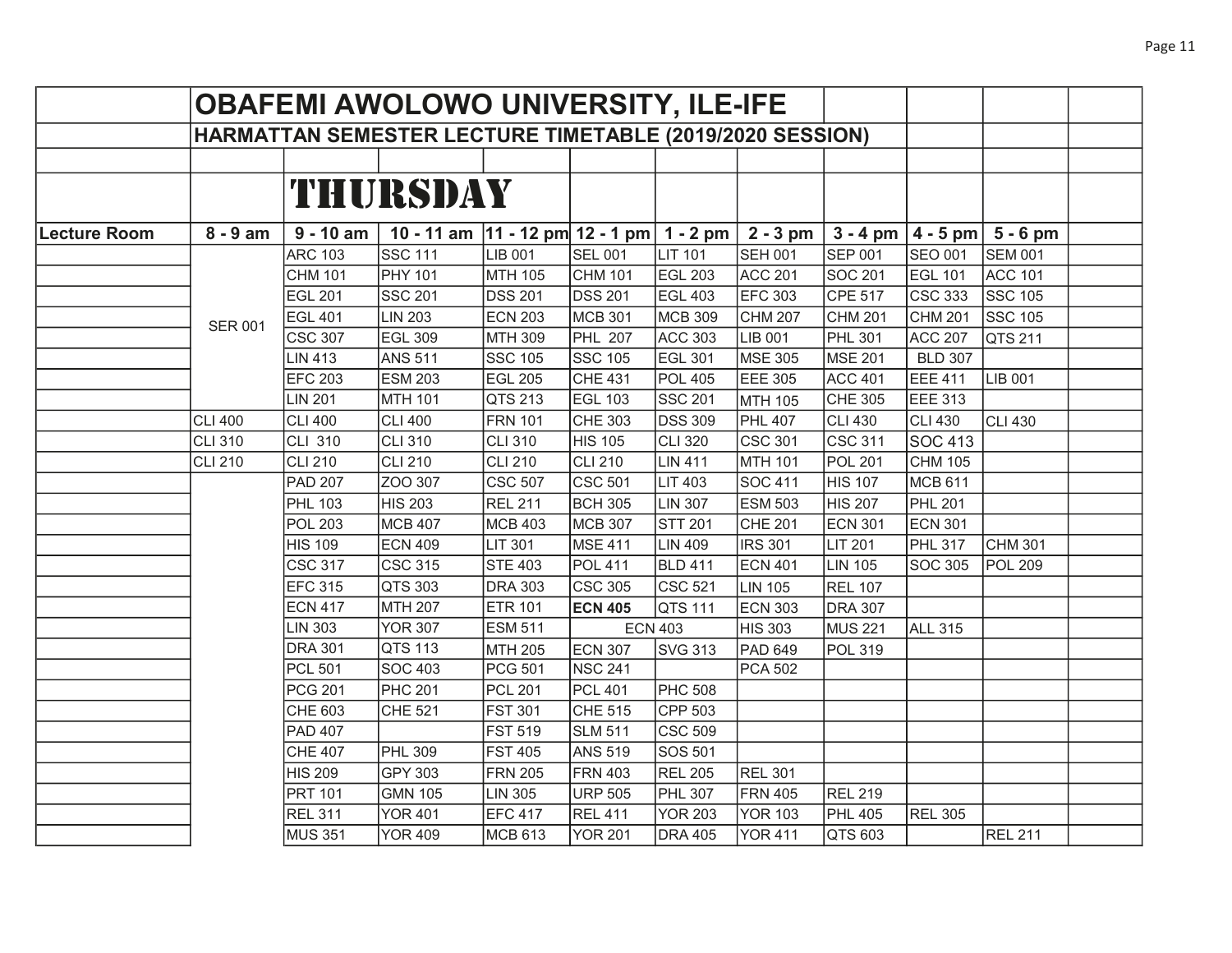|                     |                |                | THURSDAY                                                          |                |                |                |                |                |                |                                    |  |
|---------------------|----------------|----------------|-------------------------------------------------------------------|----------------|----------------|----------------|----------------|----------------|----------------|------------------------------------|--|
| <b>Lecture Room</b> | $8 - 9$ am     | $9 - 10$ am    | 10 - 11 am $ 11 - 12$ pm $ 12 - 1$ pm $ 1 - 2$ pm $ 2 - 3$ pm $ $ |                |                |                |                |                |                | $3 - 4$ pm $ 4 - 5$ pm $ 5 - 6$ pm |  |
|                     |                | <b>EFC 415</b> | <b>CPE 521</b>                                                    | <b>REL 315</b> | <b>PAD 101</b> | <b>PHL 401</b> | <b>EFC 423</b> | <b>EFC 205</b> | EFC 413        |                                    |  |
|                     |                | <b>SEC 629</b> | <b>CSC 515</b>                                                    | <b>IED 355</b> | <b>EFC 403</b> | <b>YOR 207</b> | <b>IED 433</b> | <b>IED 121</b> | <b>IED 251</b> |                                    |  |
|                     |                | <b>SEC 405</b> | <b>DCE 207</b>                                                    | <b>YOR 101</b> | <b>YOR 311</b> | <b>POL 403</b> | <b>SOC 309</b> | <b>IED 403</b> | <b>YOR 205</b> | <b>ECN 413</b>                     |  |
|                     |                | <b>PSY 317</b> | <b>GPY 301</b>                                                    | <b>ECN 431</b> | <b>GPY 307</b> | <b>POL 313</b> | <b>POL 417</b> | <b>DSS 311</b> |                |                                    |  |
|                     |                | <b>GPY 411</b> | <b>URP 303</b>                                                    | <b>POL 407</b> | <b>PSY 407</b> | <b>GPY 201</b> | <b>SOC 409</b> | <b>URP 405</b> |                |                                    |  |
|                     |                | <b>IRS 401</b> | <b>GPY 609</b>                                                    | <b>PAD 881</b> | <b>GPY 203</b> | <b>GPY 407</b> | <b>PAD 669</b> |                |                |                                    |  |
|                     |                | <b>INL 503</b> |                                                                   |                |                |                |                |                |                |                                    |  |
|                     |                |                |                                                                   |                |                |                |                |                |                |                                    |  |
|                     |                |                |                                                                   |                |                |                |                |                |                |                                    |  |
|                     |                |                |                                                                   |                |                |                |                |                |                |                                    |  |
|                     |                |                | <b>BUL 501</b>                                                    |                |                |                |                |                |                |                                    |  |
|                     |                |                | <b>JPL 305</b>                                                    |                | <b>BUL 301</b> |                |                |                |                |                                    |  |
|                     |                | <b>INL 405</b> |                                                                   |                |                | <b>JPL 403</b> | <b>PUL 401</b> |                |                |                                    |  |
|                     |                |                |                                                                   | <b>PUL 301</b> |                |                | <b>BUL 303</b> |                |                |                                    |  |
|                     |                | <b>PUL 501</b> |                                                                   |                |                |                |                |                |                |                                    |  |
|                     | <b>SER 001</b> | <b>PUL 205</b> | <b>PUL 201</b>                                                    |                |                | <b>BUL 201</b> |                | <b>BUL 505</b> | <b>JPL 301</b> |                                    |  |
|                     |                | <b>IRS 303</b> | <b>EAP 607</b>                                                    | <b>CSC 513</b> | QTS 423        |                |                |                |                |                                    |  |
|                     |                | <b>ALL 205</b> | <b>REL 407</b>                                                    |                | <b>IRS 405</b> | <b>SOC 407</b> | <b>ACC 313</b> | <b>REL 309</b> |                |                                    |  |
|                     |                | PAD 639        | <b>PAD 683</b>                                                    | <b>SEC 623</b> | <b>PAD 661</b> | GPY 607        | <b>PAD 617</b> | PAD 673        |                |                                    |  |
|                     |                | <b>MUS 121</b> | <b>DRA 415</b>                                                    | <b>MUS 141</b> | <b>YOR 413</b> | <b>MUS 171</b> |                |                |                |                                    |  |
|                     |                | <b>DRA 425</b> | <b>MUS 365</b>                                                    | <b>MUS 241</b> | MUS 243        | <b>YOR 301</b> | <b>MUS 471</b> | <b>YOR 105</b> |                |                                    |  |
|                     |                | <b>GLY 409</b> | <b>GLY 203</b>                                                    | <b>GLY 417</b> | <b>IED 231</b> | <b>GLY 303</b> | <b>GLY 401</b> |                |                |                                    |  |
|                     |                |                | <b>ANS 617</b>                                                    | <b>AGP 401</b> |                |                |                |                |                |                                    |  |
|                     |                | <b>DET 641</b> | <b>CPP 305</b>                                                    | <b>GPY 409</b> |                |                |                |                |                |                                    |  |
|                     |                |                | <b>FNC 419</b>                                                    |                |                |                |                |                |                |                                    |  |
|                     |                |                | <b>EEE 409</b>                                                    | <b>EEE 309</b> | <b>CHM 401</b> |                | <b>EFC 411</b> | MTH 303        |                |                                    |  |
|                     |                | <b>AXR 607</b> | <b>EEE 513</b>                                                    | <b>ICH 439</b> | <b>PHY 203</b> | <b>ESM 501</b> |                | PHY 403        |                |                                    |  |
|                     |                | <b>PHY 311</b> | <b>EPH 201</b>                                                    | <b>EEE 515</b> | PHY 603        | <b>SVG 509</b> | <b>GPY 205</b> |                |                |                                    |  |
|                     |                | <b>EPH 401</b> | <b>SVD 303</b>                                                    | <b>EEE 403</b> | <b>EPH 301</b> |                | <b>STT 303</b> |                |                |                                    |  |
|                     |                | <b>PHY 421</b> |                                                                   | <b>PHY 409</b> | <b>EPH 303</b> | <b>EPH 305</b> | <b>AXR 621</b> |                |                |                                    |  |
|                     |                | <b>FST 517</b> | <b>HIS 211</b>                                                    | <b>FNC 429</b> | <b>ALL 207</b> | <b>FST 411</b> | <b>BLD 523</b> | <b>REL 405</b> |                |                                    |  |
|                     |                | <b>REL 415</b> | <b>ALL 203</b>                                                    |                | <b>MTH 405</b> | <b>MTH 305</b> | <b>POL 305</b> |                |                |                                    |  |
|                     |                | <b>FNC 413</b> | <b>HIS 311</b>                                                    | <b>GMN 405</b> | <b>DRA 429</b> | <b>STT 305</b> | <b>MTH 307</b> | <b>SVG 301</b> |                |                                    |  |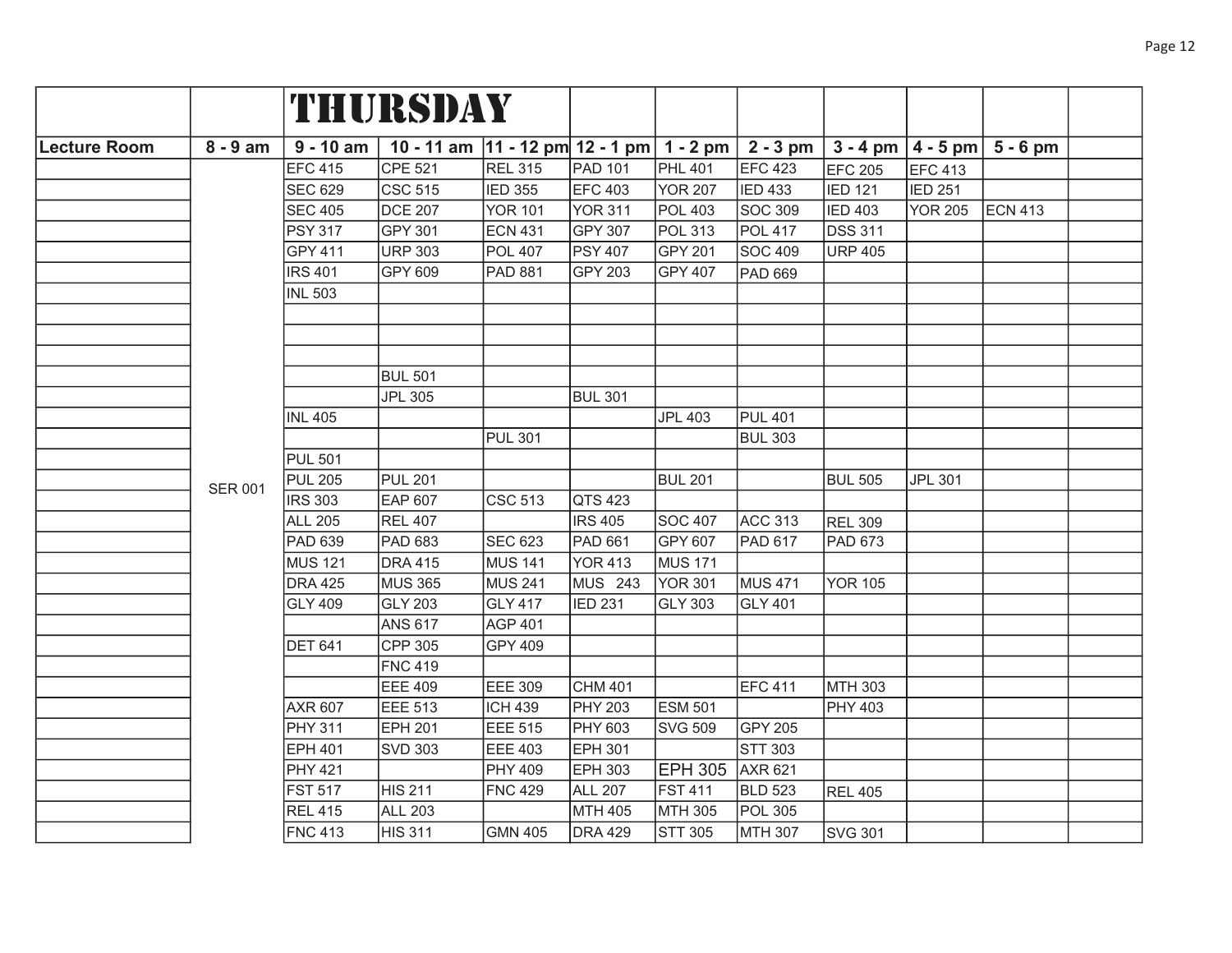|              |                |                | THURSDAY                                          |                |                |                |                |                |                |                                    |  |
|--------------|----------------|----------------|---------------------------------------------------|----------------|----------------|----------------|----------------|----------------|----------------|------------------------------------|--|
| Lecture Room | $8 - 9$ am     | $9 - 10$ am    | 10 - 11 am $ 11 - 12$ pm $ 12 - 1$ pm $ 1 - 2$ pm |                |                |                | $2 - 3$ pm     |                |                | $3 - 4$ pm $ 4 - 5$ pm $ 5 - 6$ pm |  |
|              |                | <b>DSS 411</b> | <b>DRA 201</b>                                    | <b>FRN 109</b> | <b>FRN 103</b> | <b>SEC 601</b> | <b>STT 403</b> | <b>ALL 101</b> | <b>STT 407</b> |                                    |  |
|              |                | <b>MTH 301</b> | <b>DET 659</b>                                    | <b>DRA 401</b> | MTH 321        | <b>BLD 311</b> | <b>YOR 303</b> | <b>SVG 101</b> |                |                                    |  |
|              |                | <b>SEC 611</b> | QTS 511                                           | PAD 409        |                | <b>STT 415</b> | <b>MTH 409</b> | <b>ALL 301</b> |                |                                    |  |
|              |                | <b>MTH 403</b> | <b>IED 353</b>                                    | <b>PSY 307</b> | LIT 405        | <b>EFC 405</b> | LIT 401        | <b>MTH 211</b> |                |                                    |  |
|              |                | <b>IED 451</b> | <b>ALL 409</b>                                    | <b>REL 207</b> | <b>DSS 403</b> | PAD 403        | <b>DSS 413</b> | MTH 417        |                |                                    |  |
|              |                | <b>SVG 513</b> | <b>IED 401</b>                                    | <b>IED 153</b> | <b>MSE 407</b> | <b>EAP 663</b> | <b>ALL 413</b> | <b>POL 409</b> |                |                                    |  |
|              |                | <b>CVE 305</b> | <b>CVE 409</b>                                    | <b>MEE 401</b> | <b>MEE 515</b> | <b>CVE 503</b> | <b>PRT 105</b> | <b>MEE 505</b> |                |                                    |  |
|              |                |                |                                                   | <b>CVE 301</b> | <b>CVE 497</b> | MEE 501        | <b>MEE 403</b> | MEE 407        | <b>CVE 501</b> | <b>CVE 501</b>                     |  |
|              |                | <b>MSE 307</b> |                                                   | <b>MSE 409</b> | <b>MSE 405</b> | MSE 311        |                | MSE 403        | MSE 503        |                                    |  |
|              |                | <b>MSE 413</b> | <b>MSE 517</b>                                    | <b>MSE 605</b> | <b>MSE 501</b> | MSE 511        | <b>ALL 317</b> |                |                |                                    |  |
|              |                |                | <b>AGE 305</b>                                    | <b>AGE 505</b> | <b>AEC 509</b> |                |                |                |                |                                    |  |
|              |                | <b>FST 407</b> |                                                   | <b>AGE 411</b> | <b>EEE 517</b> |                |                |                |                |                                    |  |
|              |                | <b>AGE 553</b> | QTS 413                                           | <b>SVG 305</b> | <b>AXR 201</b> | <b>AXR 509</b> | <b>AXR 301</b> | <b>AXR 501</b> | <b>ESM 411</b> | <b>ESM 403</b>                     |  |
|              |                | <b>AGP 301</b> | <b>REL 307</b>                                    | CPP 505        | <b>AXR 503</b> | <b>CSC 531</b> | <b>URP 301</b> | <b>ANS 521</b> | <b>LIN 313</b> | <b>ESM 505</b>                     |  |
|              |                | <b>ANS 517</b> | <b>ESM 507</b>                                    | <b>AXR 511</b> | <b>LIT 413</b> |                | EGL 307        | QTS 311        |                |                                    |  |
|              |                | <b>FST 309</b> | <b>FST 505</b>                                    | <b>ANS 613</b> | <b>ESM 513</b> | <b>FNC 431</b> | <b>ANS 603</b> |                |                |                                    |  |
|              |                | <b>ANS 619</b> | <b>FNC 405</b>                                    | <b>FNC 307</b> | GPY 613        | AXR 613        |                |                |                |                                    |  |
|              | <b>SOS 201</b> | <b>SLM 513</b> | <b>SLM 503</b>                                    | <b>ANS 503</b> |                |                |                |                |                |                                    |  |
|              | <b>CPP 301</b> | CPP 507        | <b>CPE 303</b>                                    | CPE 309        |                |                |                |                |                |                                    |  |
|              | ZOO 207        | ZOO 429        | <b>BIO 101</b>                                    | ZOO 201        | ZOO 201        | ZOO 201        | ZOO 301        | ZOO 301        | ZOO 301        |                                    |  |
|              | ZOO 407        | ZOO 411        | ZOO 427                                           | ZOO 417        | ZOO 417        | ZOO 417        | ZOO 425        |                |                |                                    |  |
|              | ZOO 303        | ZOO 305        | ZOO 415                                           | ZOO 427        | ZOO 427        | ZOO 427        | MCB 607        |                |                |                                    |  |
|              | <b>BOT 411</b> | <b>BOT 205</b> | <b>BOT 201</b>                                    | <b>BOT 407</b> | <b>BOT 203</b> | MCB 601        |                |                |                |                                    |  |
|              | <b>BOT 301</b> | <b>BOT 307</b> | <b>BOT 303</b>                                    | <b>BOT 207</b> | <b>BOT 405</b> |                |                |                |                |                                    |  |
|              | <b>BCH 415</b> | <b>BCH 205</b> | <b>BCH 401</b>                                    | <b>BCH 405</b> | <b>BCH 201</b> |                |                |                |                |                                    |  |
|              | LGS 205        | LGS 201        | <b>LGS 405</b>                                    |                |                |                |                |                |                |                                    |  |
|              | LGS 401        | LGS 403        | <b>LGS 305</b>                                    | LGS 311        |                |                |                |                |                |                                    |  |
|              | LGS 303        | <b>LGS 301</b> |                                                   |                |                |                |                |                |                |                                    |  |
|              | <b>URP 413</b> | <b>URP 515</b> | <b>URP 623</b>                                    | <b>URP 509</b> | <b>URP 411</b> | <b>URP 605</b> | URP 503        |                |                |                                    |  |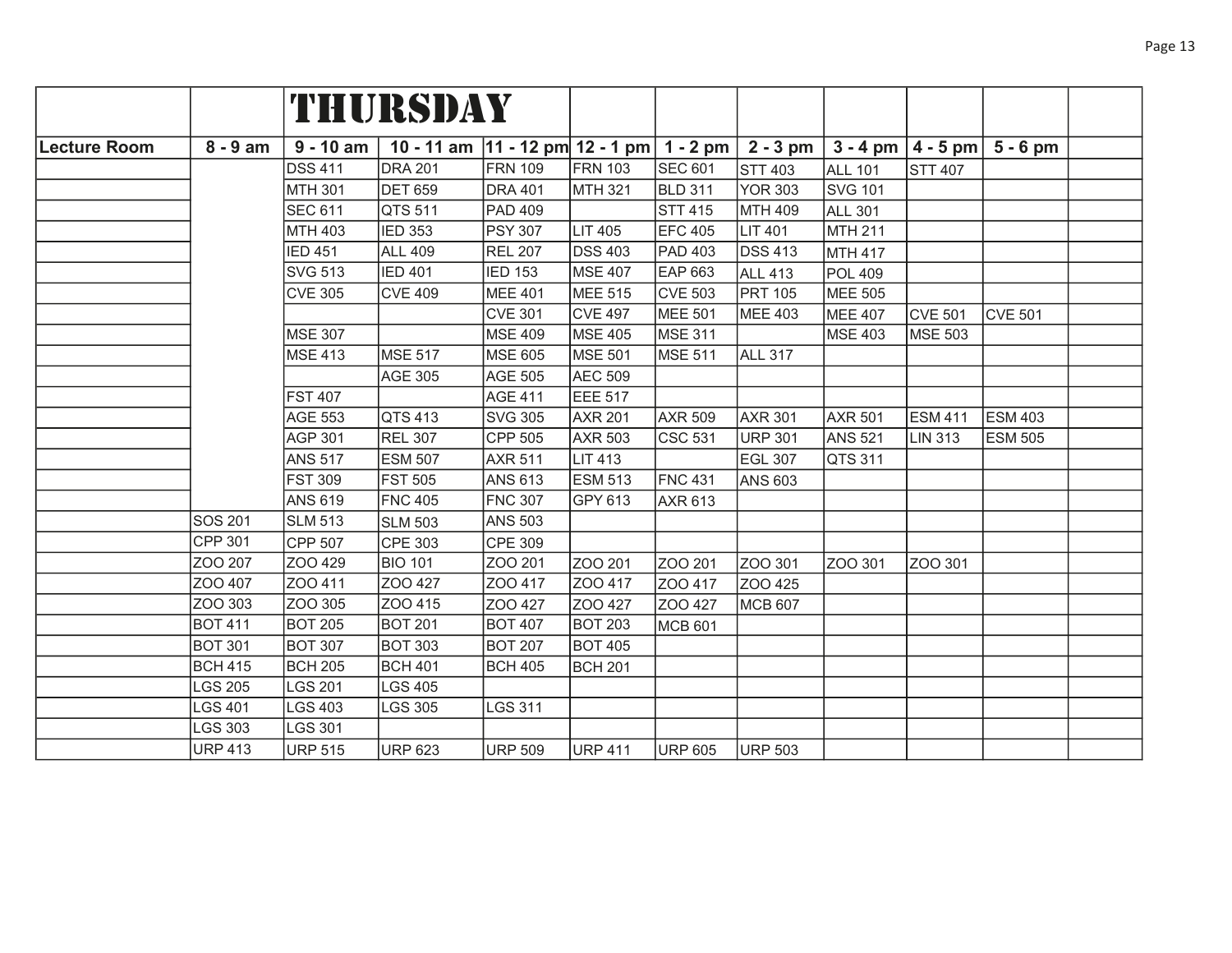|              |                                                                 | <b>OBAFEMI AWOLOWO UNIVERSITY, ILE-IFE</b> |                |                    |                                              |            |            |                |                        |                |  |
|--------------|-----------------------------------------------------------------|--------------------------------------------|----------------|--------------------|----------------------------------------------|------------|------------|----------------|------------------------|----------------|--|
|              | <b>HARMATTAN SEMESTER LECTURE TIMETABLE (2019/2020 SESSION)</b> |                                            |                |                    |                                              |            |            |                |                        |                |  |
|              |                                                                 |                                            |                |                    |                                              |            |            |                |                        |                |  |
|              |                                                                 | <b>FRIDAY</b>                              |                |                    |                                              |            |            |                |                        |                |  |
|              |                                                                 |                                            |                |                    |                                              |            |            |                |                        |                |  |
| Lecture Room | $8 - 9$ am                                                      |                                            |                |                    | 9 - 10 am $ 10 - 11$ am 11 - 12 pm 12 - 1 pm | $1 - 2$ pm | $2 - 3$ pm | $3 - 4$ pm     | $4 - 5$ pm $ 5 - 6$ pm |                |  |
|              | <b>SEA 001</b>                                                  | <b>SEA 001</b>                             | LIB 001        | LIB 001            |                                              |            |            | <b>SEG 001</b> | <b>BLD 201</b>         |                |  |
|              | <b>PHL 101</b>                                                  | <b>CHM 101</b>                             | PHY 105        | MTH 105            |                                              |            |            | <b>SSC 103</b> | <b>SOC 201</b>         | <b>ACC 103</b> |  |
|              | ZOO 101                                                         | <b>ECN 305</b>                             | CPP 201        | CPP 303            |                                              |            |            | <b>PHL 105</b> | <b>MSE 201</b>         | <b>PHY 205</b> |  |
|              | <b>EGL 301</b>                                                  | <b>CHM 207</b>                             | <b>TPD 501</b> | <b>MCB 301</b>     |                                              |            |            | <b>ECN 205</b> | <b>ECN 313</b>         | <b>ECN 313</b> |  |
|              | <b>DSS 401</b>                                                  | <b>PHY 203</b>                             |                | <b>SOC 319</b>     |                                              |            |            | <b>POL 303</b> | QTS 315                |                |  |
|              | <b>ANS 201</b>                                                  | <b>ANS 509</b>                             | <b>ANS 511</b> | <b>AEC 509</b>     |                                              |            |            | <b>AXR 621</b> | <b>AXR 501</b>         | <b>POL 201</b> |  |
|              | <b>DRA 205</b>                                                  | <b>SOC 203</b>                             |                | <b>EEE 309</b>     |                                              |            |            | <b>BLD 205</b> | <b>ACC 307</b>         | <b>IRS 405</b> |  |
|              | <b>CHM 203</b>                                                  | <b>PHL 103</b>                             | <b>POL 207</b> | <b>EFC 305</b>     |                                              |            |            | EEE 411        | MTH 201                | QTS 211        |  |
|              | <b>CLI 400</b>                                                  | <b>CLI 400</b>                             | <b>DRA 303</b> |                    |                                              |            |            | <b>CLI 430</b> | CLI 430                | <b>CLI 430</b> |  |
|              | <b>CLI 330</b>                                                  | CLI 330                                    | <b>IRS 403</b> | <b>ECN 411</b>     |                                              |            |            | <b>HIS 105</b> | CLI 260                | <b>ACC 403</b> |  |
|              | <b>CLI 220</b>                                                  | <b>CLI 220</b>                             | <b>ACC 207</b> | <b>MTH 101</b>     |                                              |            |            | <b>PHL 207</b> | <b>CSC 201</b>         | CSC 201        |  |
|              |                                                                 | <b>DRA 305</b>                             | <b>URP 409</b> | ZOO 201            |                                              |            |            | <b>DSS 413</b> | SOC 415                |                |  |
|              | <b>PHL 425</b>                                                  | <b>EEE 407</b>                             | LIN 105        | <b>POL 203</b>     |                                              |            |            | <b>LIN 311</b> | <b>BLD 519</b>         |                |  |
|              | <b>MTH 201</b>                                                  | <b>BOT 203</b>                             |                | <b>MCB SEMINAR</b> |                                              |            |            | ZOO 203        | <b>CSC 201</b>         | CSC 201        |  |
|              | <b>ACC 203</b>                                                  | <b>IRS 201</b>                             | MTH 213        | LIT 405            |                                              |            |            | MTH 101        | <b>CSC 201</b>         |                |  |
|              | <b>POL 419</b>                                                  | <b>HIS 103</b>                             | <b>POL 403</b> | <b>CHM 201</b>     |                                              |            |            | <b>LIB 001</b> | <b>POL 301</b>         | MTH 105        |  |
|              | <b>YOR 101</b>                                                  | <b>REL 103</b>                             | <b>REL 215</b> | <b>REL 213</b>     |                                              |            |            | <b>URP 511</b> | <b>REL 201</b>         | <b>YOR 205</b> |  |
|              | <b>LIN 301</b>                                                  | <b>LIN 103</b>                             | <b>YOR 309</b> | EFC 403            |                                              |            |            | <b>REL 217</b> |                        |                |  |
|              | <b>CPE 405</b>                                                  | <b>CSC 407</b>                             | ECN 321        | <b>DSS 411</b>     |                                              |            |            | EEE 511        | <b>ESM 513</b>         |                |  |
|              | <b>EFC 401</b>                                                  | <b>ECN 423</b>                             | <b>YOR 209</b> | <b>SVG 315</b>     |                                              |            |            | <b>SOC 401</b> | LIT 301                |                |  |
|              | <b>PHC 201</b>                                                  | <b>PHA 201</b>                             |                | <b>PCL 201</b>     |                                              |            |            | <b>LIN 407</b> | QTS 417                |                |  |
|              | <b>PCG 301</b>                                                  | <b>PCG 201</b>                             | <b>PCA 501</b> |                    |                                              |            |            |                |                        |                |  |
|              | <b>CHE 411</b>                                                  | <b>CHE 515</b>                             | <b>FST 397</b> | <b>CSC 509</b>     |                                              |            |            |                |                        |                |  |
|              | <b>FST 401</b>                                                  | <b>CHE 303</b>                             | <b>FST 521</b> |                    |                                              |            |            |                |                        |                |  |
|              | <b>FST 201</b>                                                  | <b>SVG 405</b>                             | <b>SVG 409</b> |                    |                                              |            |            |                |                        |                |  |
|              | <b>YOR 411</b>                                                  | GPY 605                                    | <b>GMN 405</b> | <b>YOR 305</b>     |                                              |            |            | <b>REL 207</b> | <b>DRA 431</b>         |                |  |
|              | <b>FRN 101</b>                                                  | <b>DRA 203</b>                             | <b>GMN 101</b> | <b>LIT 303</b>     |                                              |            |            | <b>FRN 107</b> | <b>PHL 433</b>         |                |  |
|              | <b>PHL 205</b>                                                  | <b>FRN 111</b>                             | <b>HIS 305</b> | <b>FRN 201</b>     |                                              |            |            | <b>EEE 311</b> | <b>PHL 203</b>         |                |  |
|              | <b>DRA 407</b>                                                  | MSE 505                                    | LIT 305        | <b>DRA 201</b>     |                                              |            |            | <b>DRA 401</b> | <b>YOR 107</b>         |                |  |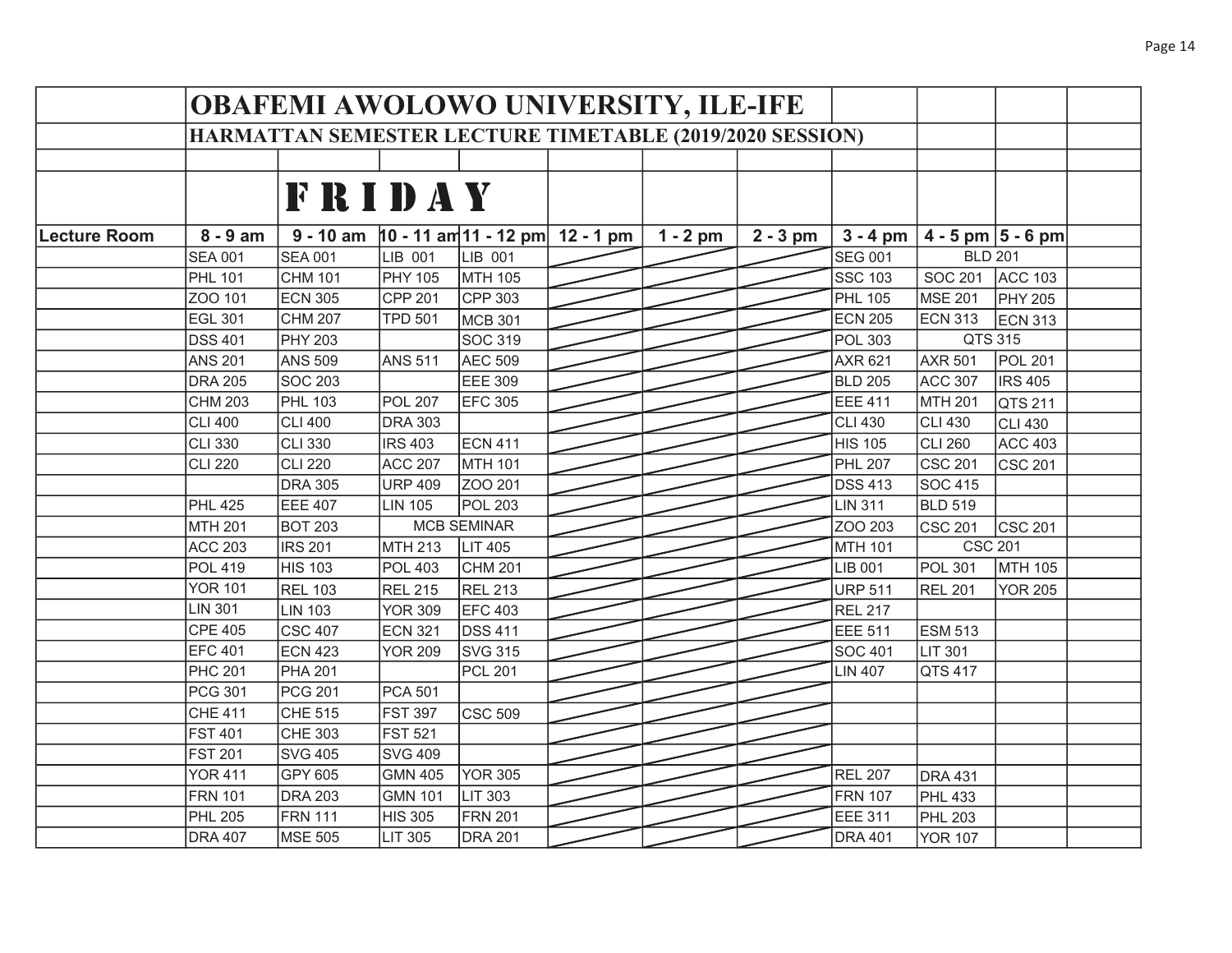|              |                | <b>FRIDAY</b>  |                |                                               |            |            |                |                                    |                |  |
|--------------|----------------|----------------|----------------|-----------------------------------------------|------------|------------|----------------|------------------------------------|----------------|--|
|              |                |                |                |                                               |            |            |                |                                    |                |  |
| Lecture Room | $8 - 9$ am     |                |                | $9 - 10$ am $10 - 11$ am 11 - 12 pm 12 - 1 pm | $1 - 2$ pm | $2 - 3$ pm |                | $3 - 4$ pm $ 4 - 5$ pm $ 5 - 6$ pm |                |  |
|              | <b>DSS 305</b> | <b>FRN 405</b> | YOR 405        | <b>REL 105</b>                                |            |            | <b>DSS 311</b> | <b>YOR 313</b>                     | <b>DET 301</b> |  |
|              | <b>REL 403</b> | <b>SSC 107</b> | <b>IED 255</b> | <b>IED 301</b>                                |            |            | <b>REL 415</b> | <b>IED 231</b>                     |                |  |
|              | <b>IED 351</b> | <b>SSC 201</b> | <b>ACC 407</b> | <b>LIN 401</b>                                |            |            | <b>SEC 305</b> | EFC 409                            |                |  |
|              | <b>POL 315</b> | EEE 305        | <b>PRT 203</b> | LIN 205                                       |            |            | <b>POL 407</b> | GPY 413                            |                |  |
|              | <b>POL 413</b> | <b>POL 401</b> | <b>PSY 205</b> | <b>SEC 401</b>                                |            |            | <b>REL 409</b> | <b>ECN 427</b>                     | <b>ECN 427</b> |  |
|              | <b>SEC 623</b> | PAD 617        | <b>AXR 601</b> | <b>PAD 657</b>                                |            |            | GPY 609        |                                    |                |  |
|              |                |                |                |                                               |            |            |                |                                    |                |  |
|              |                |                |                |                                               |            |            |                |                                    |                |  |
|              |                |                |                |                                               |            |            |                |                                    |                |  |
|              |                |                |                |                                               |            |            |                |                                    |                |  |
|              |                |                |                |                                               |            |            |                |                                    |                |  |
|              | <b>PUL 101</b> |                |                |                                               |            |            |                |                                    |                |  |
|              |                | <b>PUL 503</b> |                | <b>PUL 301</b>                                |            |            |                |                                    |                |  |
|              |                |                |                |                                               |            |            |                |                                    |                |  |
|              |                | <b>BUL 201</b> |                |                                               |            |            |                |                                    |                |  |
|              | <b>BUL 501</b> | <b>JPL 305</b> | <b>BUL 301</b> |                                               |            |            |                |                                    |                |  |
|              | <b>ANS 605</b> | QTS 317        | SEC 603        | <b>AXR 611</b>                                |            |            |                |                                    |                |  |
|              | <b>MSE 507</b> | PAD 309        | <b>REL 109</b> | <b>YOR 407</b>                                |            |            |                |                                    |                |  |
|              | <b>SEC 633</b> | PAD 613        |                |                                               |            |            |                |                                    |                |  |
|              | <b>MUS 101</b> |                |                |                                               |            |            |                |                                    |                |  |
|              | <b>MUS 421</b> |                |                |                                               |            |            |                |                                    |                |  |
|              | <b>MUS 321</b> | MUS 223        |                |                                               |            |            | <b>REL 303</b> |                                    |                |  |
|              | <b>AGP 301</b> | GLY 201        | GLY 301        | <b>AGP 433</b>                                |            |            |                |                                    |                |  |
|              | <b>GLY 411</b> | <b>GLY 307</b> | <b>GLY 413</b> |                                               |            |            |                |                                    |                |  |
|              | <b>PHY 431</b> | GLY 415        |                |                                               |            |            |                |                                    |                |  |
|              | <b>AGP 407</b> | GPY 405        |                |                                               |            |            |                |                                    |                |  |
|              | <b>CHM 429</b> | CHM 303        | <b>CHM 407</b> | <b>SLM 301</b>                                |            |            | <b>CHM 415</b> |                                    |                |  |
|              | <b>EEE 413</b> | <b>EEE 503</b> | EEE 303        | <b>PHY 301</b>                                |            |            | <b>EEE 505</b> |                                    |                |  |
|              | <b>PHY 201</b> | PHY 303        | PHY 421        | <b>PHY 409</b>                                |            |            | <b>PHY 401</b> |                                    |                |  |
|              | <b>PHY 305</b> | <b>PHY 601</b> | PHY 621        | EPH 691                                       |            |            |                |                                    |                |  |
|              | <b>PHY 437</b> | <b>PHY 403</b> | PHY 309        | <b>PHY 433</b>                                |            |            |                |                                    |                |  |
|              | <b>MTH 311</b> | <b>FRN 403</b> | <b>ALL 105</b> | <b>MTH 307</b>                                |            |            | <b>LIT 203</b> |                                    |                |  |
|              | <b>BLD 503</b> | <b>STT 309</b> | <b>DSS 415</b> | MTH 407                                       |            |            | <b>SOC 421</b> | ALL 307                            |                |  |